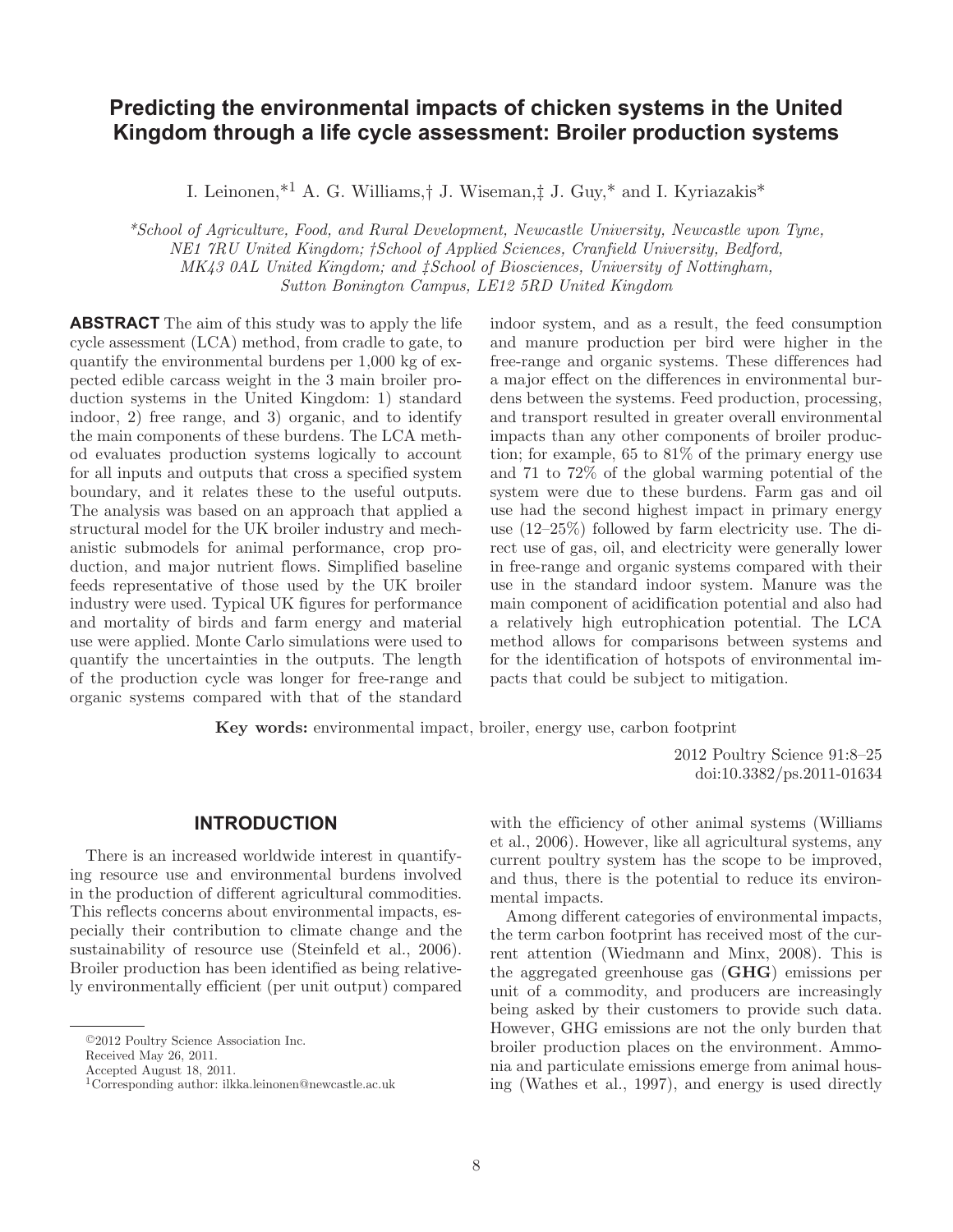for feeding, heating, lighting, and ventilation. Together with manure management, the production, processing, and delivery of feed may also incur (for example) nitrate leaching and pesticide use as well as their aforementioned use of energy and creation of GHG emissions (Williams et al., 2010).

Various environmental assessment methods have been developed and applied to livestock production systems (Halberg et al., 2005a,b; Lilywhite et al., 2007; BSI, 2008), such as ecological, environmental, and carbon footprinting, nutrient surpluses per hectare, specific gaseous emissions, and environmental life cycle assessment (**LCA**). Most methods differ in their underlying assumptions, system and geographical boundaries, and their purpose; for example, reducing nitrate leaching per hectare or improving input-output efficiencies. However, LCA is the most holistic method available, and thus, overcomes many of the limitations of the other assessment methods (Guinée et al., 2002; BSI, 2006). For this reason, LCA is the methodology favored by major organizations, such as the United Nations Environment Program (http://www.uneptie.org/scp/) and sectors of the broiler industry. The LCA method considers the environmental burdens and resource use in the production and exploitation of a commodity in defined boundaries. This can be from cradle to grave, which includes the retail, consumption, and disposal stages, but it is also common and pragmatic for agricultural production to stop the analysis at the farm gate, thus, cradle to gate.

The main broiler production systems in the UK include 1) standard indoor, 2) free range, and 3) organic. According to the Defra (2007) statistics, the total broiler chicken populations in these systems in the UK were 101, 4.4, and 1.8 million, respectively. The aim of the current study was to apply the LCA method from cradle to gate in order to quantify the environmental burdens of each of these 3 systems in the UK, and hence, to identify the main opportunities for reducing these environmental impacts within each system.

## **MATERIALS AND METHODS**

#### *LCA General Principles*

The LCA analyses of production systems systematically accounts for all inputs and outputs that cross a specified system boundary and it relates these to useful outputs. The useful output is termed the functional unit, which must be of a defined quantity and quality; for example, 1,000 kg of bread-making quality wheat. The principles and guidelines are established in the international standards (ISO 14040–14048, BSI, 2006). There are 4 phases in an LCA study:

- 1) Goal and scope definition: defining the purpose and limits of the study.
- 2) Inventory analysis: compiling an inventory of relevant inputs and outputs of a system.
- 3) Impact assessment: evaluating the potential environmental impacts associated with those inputs and outputs.
- 4) Interpretation phase: interpreting the results of the inventory and impact assessment phases in relation to the objectives of the study, assessing data quality, sensitivity analysis, uncertainty analysis, and so on, and reporting the results.

## *Goal and Scope*

The aim of the current study was to apply the LCA method from cradle to gate in order to quantify the environmental burdens of 3 main broiler production systems in the UK (standard indoor, free range, and organic), and hence, to identify the main opportunities for reducing these environmental impacts within each system. The intended audiences were the broiler producers, the agri-environmental scientific community, and other stakeholders in the supply and consumption chain. The functional unit was 1,000 kg of expected edible carcass weight at the farm gate; it was defined as live weight  $\times$  the killing-out percentage (it did not include feather, gut, feet, and so on, or edible organs, such as the liver). The functional unit did not consider the actual burdens of slaughter or processes or any losses that occur between the farm gate and the end of the processing line. All upstream inputs were included in the analysis (Figure 1).

Economic allocation (Williams et al., 2006) was generally used to partition the burdens between coproducts (e.g., human food and animal feed) in feed crop production and between broiler meat and spent broiler breeder meat, which can be seen as a byproduct of a system in broiler production. Some burdens, such as nitrate leaching from crops, were derived from a cropsoil simulation model and calculations of leaching in proportion to the N surplus for each crop.

## *Resources, Burdens, and Impacts*

All inputs were traced back to primary resources; for example, electricity (an energy carrier) was generated



**Figure 1.** The structure and the main components of the broiler production systems assessed in the study.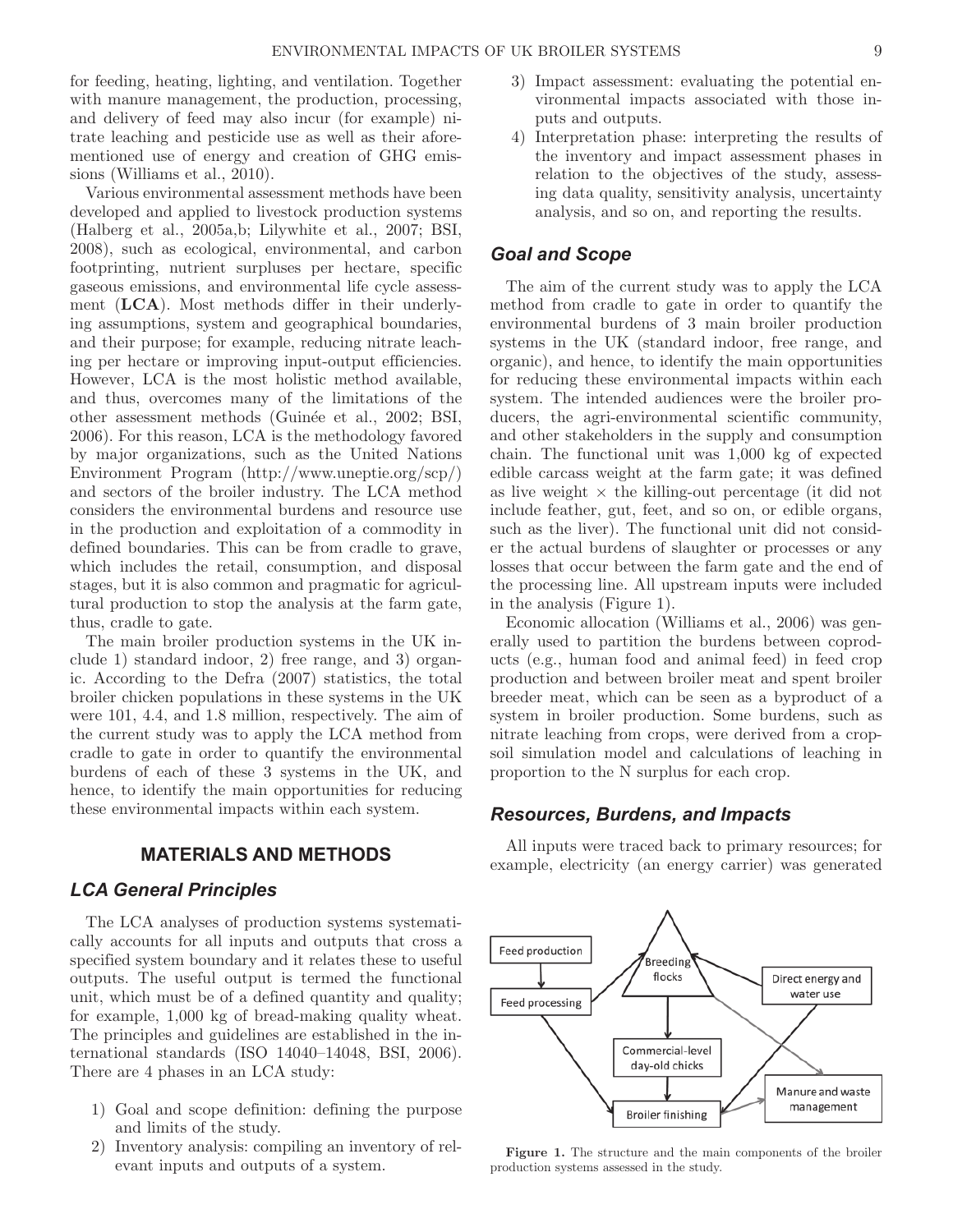from primary fuels: coal, natural gas, hydro-power, and uranium. The overheads of extraction, distribution, and delivery of all energy carriers were included in their own life-cycle inventories (**LCI**). One unit of delivered electrical energy uses about 3 units of primary energy. The overheads of diesel are lower, about 1.3 times the delivered process energy. The LCI data for energy carriers came from the European reference life-cycle database of the European Union (Joint Research Centre, 2010).

The LCI includes many terms relating to the consumption of resources, emissions to the environment, and degradation of the environment; for example, land used in quarrying. The impacts, such as nonrenewable energy use or GHG emissions, are burdens on the environment. In turn, these have impacts, which are sometimes quantified as potential impacts (BSI, 2006). For example, GHG emissions have an environmental impact: global warming potential (**GWP**). Similarly, leached nitrate is a burden, but eutrophication is the impact. Most burdens were aggregated into potentials (or other indicators) for causing impacts, such as GWP, eutrophication potential (**EP**), acidification potential (**AP**), ozone depletion potential, and photo-chemical smog formation potential. Some of these have a universal impact, such as GWP, whereas others, such as AP, are more specific to the location and the sensitivity of the receiving environment but are typically defined on a national or continental basis (detailed in Appendix 1).

In some LCA studies, all impacts are converted into unified indicators for the impacts on human health or eco-toxicity. This has not been applied in the current study, so the principal outputs were the LCI of the production systems.

## *Systems Approach*

The general approach in the current study was with systems modeling of production systems as described by Williams et al. (2006, 2007, 2010). This included structural models of the industry, process models, and simulation models that were unified in the systems approach, so that changes in one area caused consistent interactions elsewhere. This approach was applied to both feed crop and animal production. Empirical data were used where no functional relationships were available.

Audsley et al. (1997) conducted a study to harmonize the application of LCA in agriculture. The current study followed the principles therein. Williams et al. (2006, 2010) followed Audsley et al. (1997) in taking a long-term approach to agriculture; for example, ensuring that N emissions and uptake from manure are accounted for on an infinite time horizon. This differs from the shorter-term methods that are often applied in carbon footprinting (BSI, 2008). The systems modeled included crop production, noncrop nutrient production, feed processing, breeding (including maintaining breeding flocks, hatching, and pullet rearing), production (including broiler rearing and finishing), energy and water use in housing, feeding, and gaseous emissions, manure management, and general waste management.

The principles of the approach used in the present study were close to Williams et al. (2006), but there were differences: noncrop feeds, such as pure amino acids and fish meal, were included in our analysis, and particularly, the bird performance (growth, food intake, and nutrient excretion) was modeled mechanistically (see Animal Growth and Production Submodel section below). In addition, some new crop LCI data were also included, such as palm oil and sunflower meal, and the impact of land-use changes in the production of some crops were taken into account (see Crop and Manure Submodel section below). The sources of data on energy carriers were updated from the European reference life-cycle database, and some detailed processes were revisited. The emission factors for GHG and GWP were based on those used in the IPCC (2006) guide to national inventory compilations. The GWP of 1 kg of methane and 1 kg of nitrous oxide are equivalent to 25 and 298 kg of  $CO<sub>2</sub>$  on a 100-yr time scale  $(CO<sub>2</sub>e)$ , respectively.

## *Broiler Production Structural Model*

The structural model calculated all of the inputs required to produce the functional unit, allowing for breeding overheads (3 generations of breeding stock), mortalities, and productivity levels. It also calculated the outputs, both useful (broiler meat) and unwanted. Changes in the proportion of any activity had to result in changes to the proportions of other variables to keep producing the desired amount of output. Establishing how much of each activity (i.e., subsystem, for example, hatching and rearing) was required was found by linear equations that describe the relationships that link the activities together.

The general structure of the model was based on multiple linear equations, which were solved simultaneously with a code written in Visual Basic for applications specifically for this purpose. The solution was the amount, *X* (e.g., the number of birds), of each activity *i* that produced the desired amount of output *Z* (e.g., broiler meat),

$$
Z = \sum_{i=1}^{n} z_i X_i, \qquad [1]
$$

where  $z_i$  is the output of activity  $i$ , and also satisfies the set of flows between activities:

$$
\sum_{i=1}^{n} c_{ij} X_i = 0, j = 1...p,
$$
 [2]

where  $c_{ij}$  is the supply or demand of  $j$  by activity  $i$ . Demands are negative and supplies are positive, and total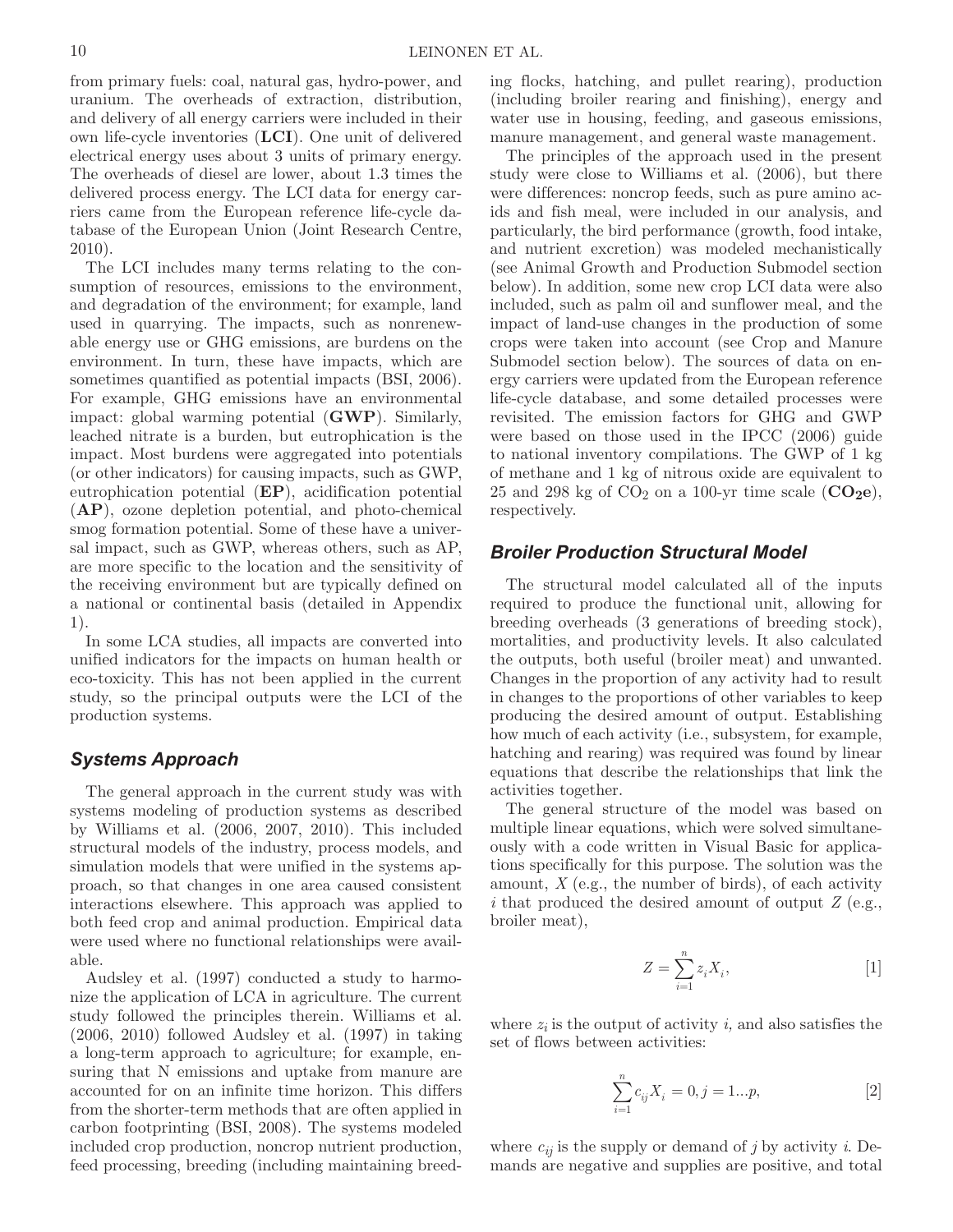supply must equal total demand. For example, the supply of chicks from hatcheries must equal the demand of birds in the rearing system and allow for mortalities.

The total amount *M* of material *k* flowing into the system was

$$
M_k=\sum_{i=1}^n m_{ik}X_i, k=1...q,\qquad \qquad [3]
$$

where  $m_{ik}$  is the flow of material  $k$  into activity  $i$ .

The LCI for the system was the total *B* of each burden *l*,

$$
B_l = \sum_{k=1}^{p} M_k b_{kl}, l = 1...r,
$$
 [4]

where  $b_{kl}$  is the amount of burden *l* produced by the use or disposal of material  $k$ , and  $M_k$  is the total amount of material.

The LCI identifies the contribution of each material,

$$
B_{kl} = M_k b_{kl},\tag{5}
$$

or activity,

$$
B_{il} = X_i \sum_{k=1}^{q} m_{ik} b_{kl}.
$$
 [6]

These equations provided information to enable particular hotspots to be identified. The structure of the model was such that changes could be made whether a parameter value was derived empirically or was linked to another model, but the linked model approach was used whenever possible. The main additional feature of this study was the connection to a mechanistic submodel that linked bird growth, food intake, and excreta composition. This allows variations in production methods to be analyzed when no empirical data are available. These can include variations in the length of production cycle, feed composition, or maintenance energy requirement in different environmental conditions.

### *Animal Growth and Production Submodel*

A mechanistic animal growth and production model was used in the current study for 3 purposes: 1) to calculate the total consumption of each feed ingredient during the whole production cycle; 2) to calculate the amounts of main plant nutrients, N, P, and K, in manure produced by the birds during the production cycle; and 3) to include the correlation between changes in the production figures (age, BW, feed intake, and nutrient output) to be applied in the uncertainty analysis (see below). The model was based on the principles presented by Emmans and Kyriazakis (2001) and Wellock et al. (2003) and predicted the daily feed intake, which varies considerably during the bird life cycle, of a single bird as a function of feed composition and energy and protein requirements of the bird. This includes requirements for both production (body growth) and maintenance.

The daily feed intake was assumed to equal the minimum amount of feed to fulfill both the energy and protein requirements of the animal (Emmans and Kyriazakis, 2001; Wellock et al., 2003). The protein requirement of birds was determined by the first limiting amino acid in the feed. The growth rate of the birds and the energy requirement of maintenance vary between the production systems, and therefore the model, needed to be calibrated for its application in these systems. The growth-rate function of the mechanistic animal submodel was adjusted according to the growth-rate figures provided by the UK broiler industry. The food intake was then calibrated for each production system by using the principle of energy balance. The energy in the consumed feed was allocated to body growth, excreta, and spillage, based on estimates obtained from the industry and from literature. The energy obtained from feed and not included in any of these components had to be allocated to maintenance, and in order to maintain the energy balance, the maintenance function in the model was adjusted to match the level of feed intake obtained from the industry data. This also took into account additional food intake from foraging in free-range and organic systems.

The total consumption of each type of feed during the production cycle was quantified from the daily values calculated by the model, and thus, the environmental burdens of the feeds were calculated from total consumption of each feed ingredient. For ingredients produced from arable crops (a major part of the diets), the environmental burdens were quantified using a separate submodel for crop productions (see Crop and Manure Submodel section below).

The model calculated the N, P, and K contents of the manure according to the mass balance principle; that is, the nutrients retained in the animal body were subtracted from the total amount of nutrients obtained from the feed, including the additional nutrients obtained from foraging. In addition to the nutrients excreted by the birds, nutrients in the spilled feed were added to the manure in the calculations. This output was then used to calculate the emissions to water and atmosphere (burdens) and replacement of fertilizers in crop production (a credit) as described below. However, for free-range and organic birds, the proportion of nutrients excreted outside the house was not credited to crop production, given that, according to the UK broiler industry data, the entire ranging area was grassland in both systems and not used for producing commercial crops.

The primary output of the mechanistic production model was the daily feed intake and manure production of one typical bird at any stage of the production cycle. However, mortalities and their effect on the total feed consumption were also taken into account (all other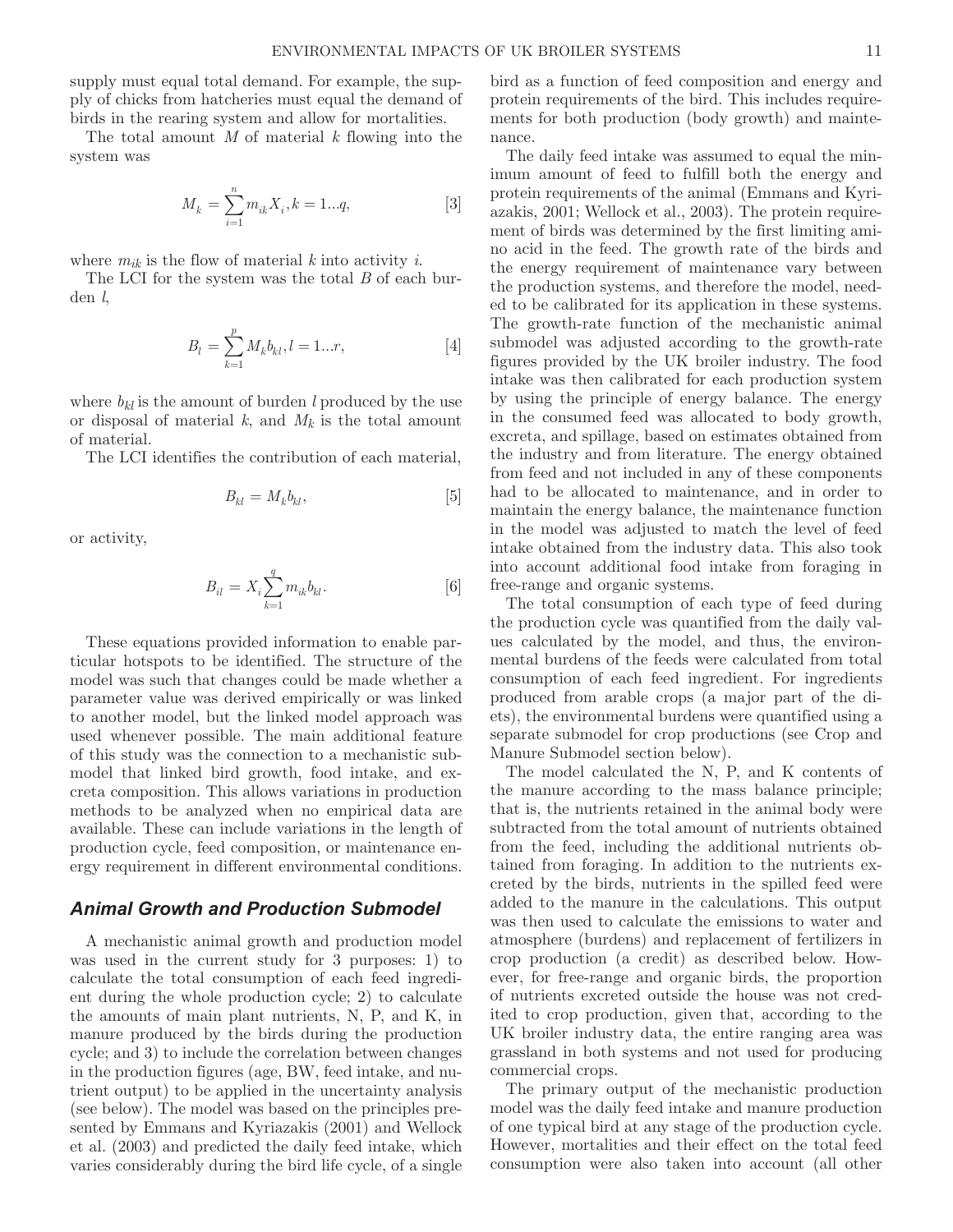burdens were scaled pro rata). These were calculated on the basis of typical mortality rates for each production system.

## *Crop and Manure Submodel*

A separate submodel for arable production was used to quantify the environmental impacts of the main feed ingredients, with main features as in Williams et al. (2006, 2010). This approach uses systems modeling and a long-term perspective to derive yields and nitrate leaching. Direct nitrous oxide emissions were calculated using IPCC (2006) tier-one emission factors. All major crops used for production of poultry feed were modeled. Most feed crops were produced in the UK but some were partly or wholly produced overseas, including maize, soy, sunflower, palm oil, and organic wheat. In these cases, production was modeled as closely as possible using local techniques, and transport burdens for importing were also included (Williams et al., 2006). The approach includes all major terms for crop production; that is, cultivation, plant protection, fertilization (field work and fertilizer production), seed production, harvesting, cooling, drying, and storage.

The GHG emissions from land-use changes were included in the analysis in the case of crops where recent conversion of natural vegetation to agricultural land has occurred as a result of their cultivation (soy and palm oil). The proportions of nonorganic crops from mature  $(\geq 20$  yr from the time of any conversion; BSI, 2008) and new agricultural land were specific for each country of origin, but all organic crops were certified and originated from mature agricultural land. Nonorganic soy was imported mainly from Brazil and Argentina, in which land may have been converted from forest, cerrado, managed pasture, or arable land used for other crops. For this crop, a weighted average of origin was calculated based on the land-use change statistics of the UN Food and Agricultural Organization (FAO, 2011). These were used to estimate the rate of conversion of land from forest and pasture, and the land-use change emissions were discounted over 20 yr using the time scale in BSI (2008) to obtain a weighted average for contemporary soy production (Audsley et al., 2010).

Poultry manure is the source of direct gaseous emissions of ammonia ( $NH_3$ ), nitrous oxide ( $N_2O$ ), and to a lesser extent, methane  $(CH<sub>4</sub>)$ , which occur during housing, storage, and land spreading. Manure management also uses energy, and these burdens were debited against the poultry along with burdens from other sources. The interactions between manures, soils, and crops are complex, but in the long-term, all of the nutrients that were applied to the soil as manure were accounted for either as crop products or as losses to the environment (Sandars et al., 2003). The benefits of plant nutrients (N, P, and K) remaining in soil after land application were credited to poultry by offsetting the need to apply fertilizer to winter wheat as described by Sandars et al. (2003) and implemented by Williams et al. (2006). For organic systems, the supply of N from a dedicated, uncropped legume was used instead of synthetic N fertilizer, with rock P and K used instead of triple superphosphate and potassium chloride.

## *Production Systems and Sources of Data*

Three different broiler production systems were compared in the current study: standard indoor, free range, and organic. Data on these systems were provided by major broiler production companies that were stakeholders in this study and were considered to represent the overall UK broiler industry. The bird genotypes applied in different systems and the representative production figures as provided by the UK broiler industry are presented in Table 1. These figures include data, such as average finishing age and finishing weight of broilers, stocking density, average feed intake, and mortality. The proportion of spilled feed was not based on actual measurements but was an estimate supplied by the industry and consistent with literature (Kyriazakis, 2011). However, it should be noted that the spilled feed was included in the total observed feed consumption and the nutrients in spilled feed were added to broiler litter (similarly as the nutrients excreted by the birds). Therefore, even though the estimate of spillage may be inaccurate, it has no significant effect on the overall model output because the spilled feed has a similar effect in the systems as the feed actually eaten by the birds.

Simplified baseline feeds representative of those used in the UK were formulated using information provided by the industry. The countries of origin of each feed ingredient were also determined on the basis of the industry data. Separate feeds were used for standard broilers, free-range broilers, organic broilers, and broiler breeders. The details of the feeds are presented in Appendix 2 in Tables A1, A2, A3, A4, A5, and A6. In all production systems, birds were subjected to a standard vaccination program for UK broilers. Full and detailed burdens of vaccines were not calculated but preliminary estimates based on data received from the industry suggested that these contributed to  $\langle 0.25\% \rangle$  of primary energy use or GWP.

General information on the industry structure, including broiler rearing, finishing, breeding, and feed processing was obtained from the UK broiler production industry. For detailed information about different activities considered in the current study, typical production units were selected to represent each production system and the activity data obtained from these units are presented in Table 1. The energy consumption for heating, lighting, ventilation, and feeding (Table 1) was based on average data from typical farms from 2009 and 2010 as provided by the industry (separate units for rearing and finishing in the case of free-range and organic broilers). Information about the type and amount of bedding was also obtained from the industry. In this study, it was assumed that all litter was trans-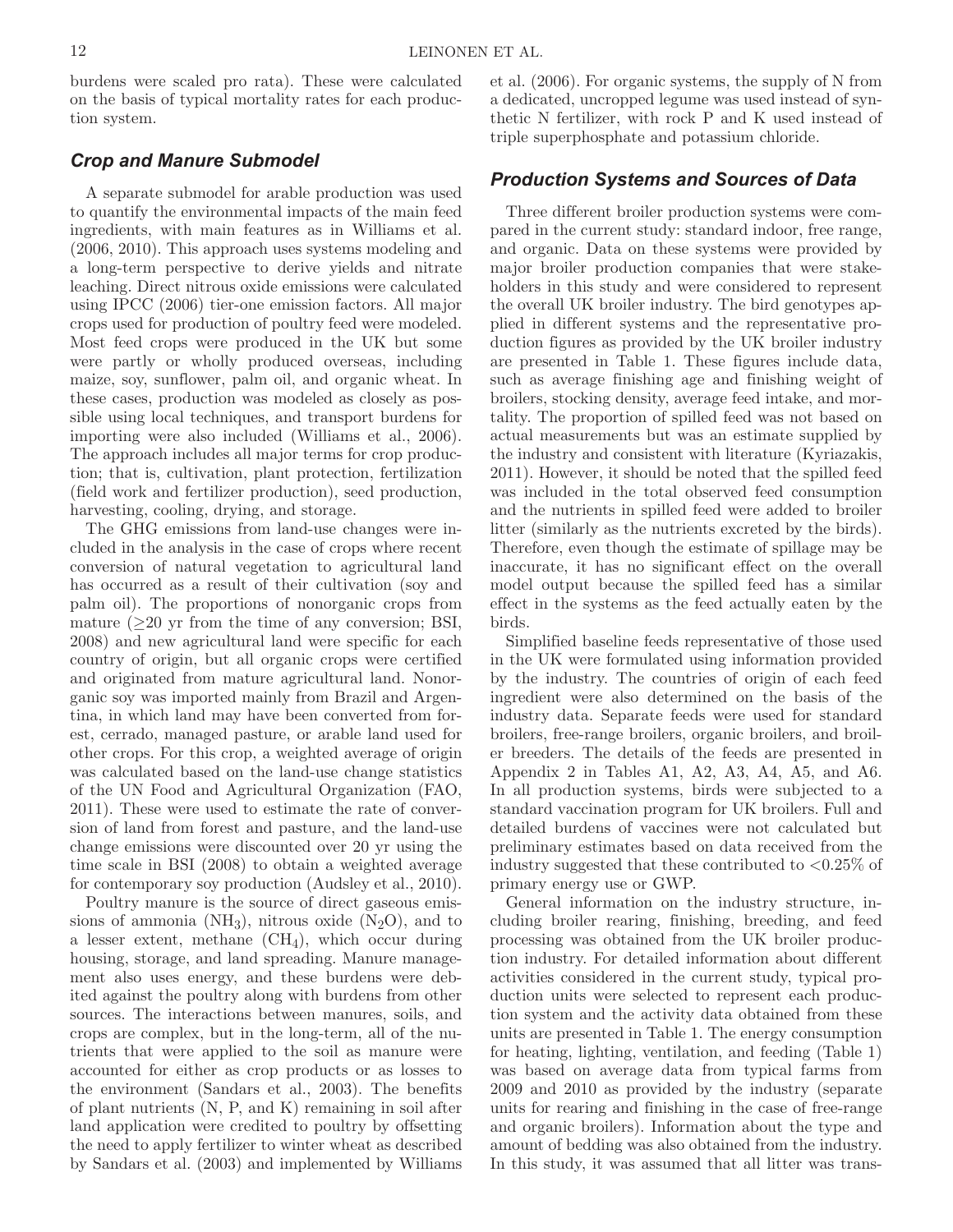| Variable                                           | Standard            | Free range         | Organic            |
|----------------------------------------------------|---------------------|--------------------|--------------------|
| Genotype                                           | Ross 308            | Ross Rowan         | Hubbard JA57       |
| Average final age $(d)$                            | 39                  | 58                 | 73                 |
| Average final weight (kg)                          | $1.95^{1}$          | 2.06               | 2.17               |
| Average feed intake (kg/bird)                      | 3.36                | 4.50               | 5.75               |
| Average mortality $(\%)$                           | 3.5                 | 4.7                | 4.1                |
| Estimated food spillage $(\%)$                     | $\overline{2}$      | $\overline{2}$     | $\overline{2}$     |
| Time of rearing (d)                                |                     | 28                 | 35                 |
| Indoor stocking density (birds/ $m^2$ ), rearing   |                     | 26.0               | 22.6               |
| Indoor stocking density (birds/ $m2$ ), finishing  | 20.4                | 12.9               | 9.9                |
| Outdoor stocking density (birds/ $m2$ ), finishing |                     | 0.32               | 0.25               |
| Number of birds/house, rearing                     |                     | 40,000             | 24,000             |
| Number of birds/house, finishing                   | 28,500 <sup>1</sup> | 4,800              | 3,700              |
| Type of bedding                                    | Wood shaving        | Wood shaving/straw | Wood shaving/straw |
| Amount of bedding (kg/bird)                        | 0.165               | 0.22               | 0.32               |

**Table 1.** Typical production and food intake figures and genotypes used by the different UK broiler production systems as provided by the UK broiler industry and applied in this study

125% of birds were removed by thinning at a BW of 1.8 kg. The final weight of remaining birds was 2.0 kg.

ported for soil improvement, which is a general practice in the UK broiler systems. Broiler litter is sometimes burned as a fuel in power stations, but this option requires a separate analysis of its own.

Emissions of  $NH_3$ , N<sub>2</sub>O, and CH<sub>4</sub> from excreta were calculated following the methods of Williams et al. (2006), which are based on the UK national inventories (Chadwick et al., 1999; IPCC, 2006; Misselbrook et al., 2008; Sneddon et al., 2008), emission factors, and methods. Additional data, such as LCI of agricultural buildings and machinery, came from Williams et al. (2006).

#### *Uncertainty*

The model inputs include certain uncertainties (e.g., potential measurement errors, variation in activity and production data), and the impact of these uncertainties on the model output must be quantified to make it possible to evaluate differences between the 3 systems under consideration and also to compare the results with other studies. A Monte Carlo approach was applied in the present study to quantify these uncertainties. The LCA model, together with the animal production submodel, was run 5,000 times, and during each run, a value of each input variable was randomly selected from a predetermined distribution for this variable. The final model output was the mean values and the SD of the key categories of the environmental impacts: primary energy use, GWP, AP, and EP. In addition, the mean values of some other impact categories (land occupation, abiotic resource use, and pesticide use) are presented, but these categories were not included in the uncertainty analyses because sufficient data on their uncertainties were not available.

The range of variation between farms in the energy use data was obtained from the industry. As based on given maxima and minima, and assuming that the energy consumption of most farms is closer to the average than to the extremes, triangular distributions were applied. These distributions for electricity and liquid propane gas were directly used in the Monte Carlo simulations. The variation in the animal production variables was more complex because these variables were connected to each other. For example, higher final age resulted in higher average final weight, and further, higher final weight resulted in higher feed intake. The correlations between these figures were built into the mechanistic animal production submodel, and therefore, were automatically taken into account in the uncertainty analysis (see Animal Growth and Production Submodel section above). Note that ignoring such positive correlations between these variables and assuming the uncertainties of the inputs to be independent of each other (e.g., assuming that a combination of high BW and low feed intake would be as likely as high BW combined with high feed intake) would lead to an overestimation of the total uncertainty. Additional random variation was also included in the model parameters, describing growth rate and maintenance energy requirement, both of which were assumed to follow a normal distribution in the Monte Carlo simulations. The magnitude of this variation was adjusted to match the overall variation in the industry production data; for example, BW and feed intake. Variation in feed intake also affected the variation in the amount of excreted nutrients, and additional variation in the nutrient content of manure was induced by including a random variation (with normal distribution) in the nutrient content of the animal body. In general, normal distributions were used for variables related to animal production and performance because these were considered to be based on biological processes. One exception was the final age of free-range broilers that has an absolute minimum (56 d) determined by regulations.

The lognormal distributions of the direct GHG emission factors were based on IPCC (2006) guidelines, except ammonia was based on the UK  $NH<sub>3</sub>$  inventory (Misselbrook et al., 2010). The uncertainties in the environmental impact of the feed ingredients were a direct output of the crop production submodel.

The uncertainties in the input variables were divided into 2 groups: alpha (**A**) and beta (**B**) errors (Wiltshire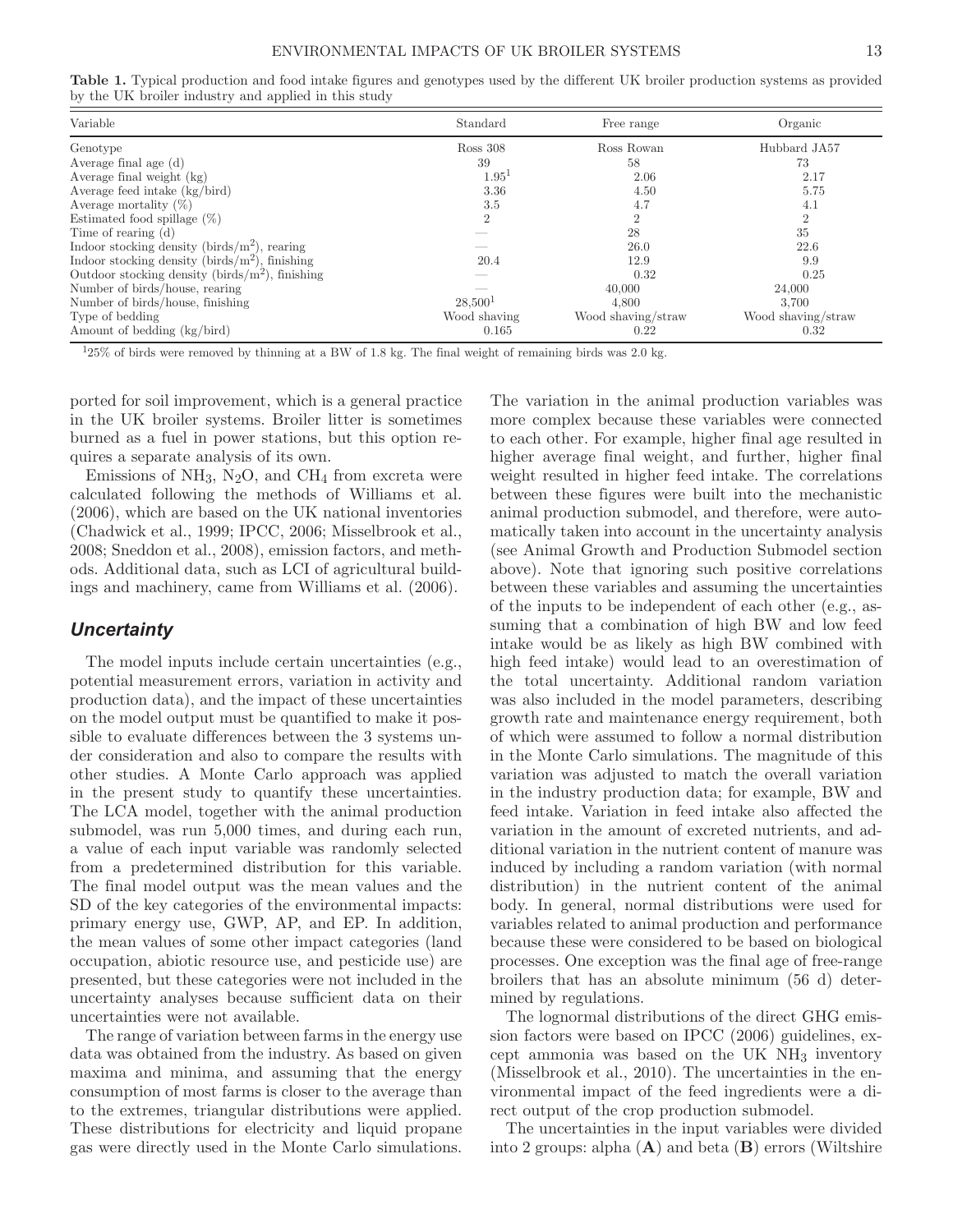et al., 2009). Alpha errors were considered to vary between systems, and therefore, were taken into account in statistical analyses of the differences between the systems. For example, variation between farms in production, feed intake, and energy use figures were all considered to represent A errors. In contrast, B errors were considered to be similar between the systems, but were needed for calculating the absolute uncertainty of the overall environmental impacts and for comparison with other studies. For example, the uncertainty of the modeled nutrient content of the chicken body was considered to be similar in all systems (B error). As a result, the amount of nutrients in broiler manure included both A errors (related to the amount of feed intake) and B errors (related to nutrients retained in the body).

Detailed worked examples of the approach, including sources of uncertainties, are given in Wiltshire et al. (2009), which addresses uncertainty estimation for product carbon footprinting under PAS2050 (BSI, 2008). The methods align closely with those in the international standards for uncertainty analysis (JCGM, 2008a,b).

In Table 2, the CV is presented for main input variables. The CV is presented separately for A errors only and for both A and B errors.

The statistical analysis to evaluate the differences between the systems was based on the overall A uncertainties of each environmental impact category. For each system, a test variable (*z*) was calculated (Wiltshire et al., 2009):

$$
z = \frac{|m_1 - m_2|}{\sqrt{CV_1^2 \times m_1^2 + CV_2^2 \times m_2^2}},
$$
 [7]

where  $m_1$  and  $m_2$  are the mean values and  $CV_1$  and *CV*2 are the coefficients of variation of the 2 systems. If the value of *z* is greater than  $z_{\alpha/2}$ , then the 2 means are significantly different at the  $(1 - \alpha)$  confidence level. The probability level under consideration is  $\alpha$ ; it was  $5\%$  in this study. The  $\alpha/2$  is used because this is a 2-sided test, given that the alternative hypothesis to equal means is nonequal means, not  $m_1$  less than  $m_2$  or  $m_1$  greater than  $m_2$ .

### *Breakdown of Environmental Impacts*

The results are broken down by material and energy flow and activity to demonstrate the reasons for the differences in environmental impacts between the systems. The material and energy flow groups were feed and water (including production of crops and additives, feed processing, and transport of ingredients); electricity (consumed at the farms and hatcheries, not including feed production, processing, or transport of ingredients); gas and oil (consumed at the farms and hatcheries, not including feed production, processing, or transport of ingredients); housing and land (including direct emissions of  $NH_3$ ,  $CH_4$ , and  $N_2O$  from housing, burdens from construction of farm buildings and vehicles, and the ranging area in the free-range and organic systems, not including buildings and vehicles used in feed production, processing, or transport of ingredients); and manure and bedding (not including direct emissions of  $NH_3$ , CH<sub>4</sub>, and N<sub>2</sub>O from housing).

The activity groups were breeding (all breeding activity in the pyramid above the commercial broiler generation) and commercial broilers.

**Table 2.** Uncertainties (CV) and their distributions of the main variables for broiler production systems in the life cycle assessment model

| CV A <sup>1</sup> (%) | CV total $(A^{1} + B^{2})$ (%) | Distribution       |
|-----------------------|--------------------------------|--------------------|
| $2$ to $4$            | $2$ to $4$                     | Normal, Triangular |
| $2$ to $4$            | $2$ to $4$                     | Normal             |
| $3 \text{ to } 5$     | $3 \text{ to } 5$              | Normal             |
| $3 \text{ to } 6$     | $3 \text{ to } 9$              | Normal             |
| $3 \text{ to } 5$     | 3 to 7                         | Normal             |
| $3$ to $5$            | $3 \text{ to } 5$              | Normal             |
| 3 to 14               | 3 to 14                        | Triangular         |
| 10 to 17              | 10 to 17                       | Triangular         |
| 15                    | 15                             | Normal             |
| 5                     | 5                              | Normal             |
| $1 \text{ to } 6$     | 4 to 18                        | Normal             |
| $NA^3$                | 37                             | Lognormal          |
| NA                    | 28                             | Lognormal          |
| NA                    | 30                             | Lognormal          |
| NA                    |                                | Normal             |
| NA                    |                                | Normal             |
| ΝA                    |                                | Normal             |
| 5.                    |                                | Normal             |
| 4                     | 4                              | Normal             |
|                       |                                |                    |

<sup>1</sup>A uncertainties were considered to vary between systems.

2B uncertainties were considered to be similar between the systems.

 ${}^{3}NA$  = not applicable.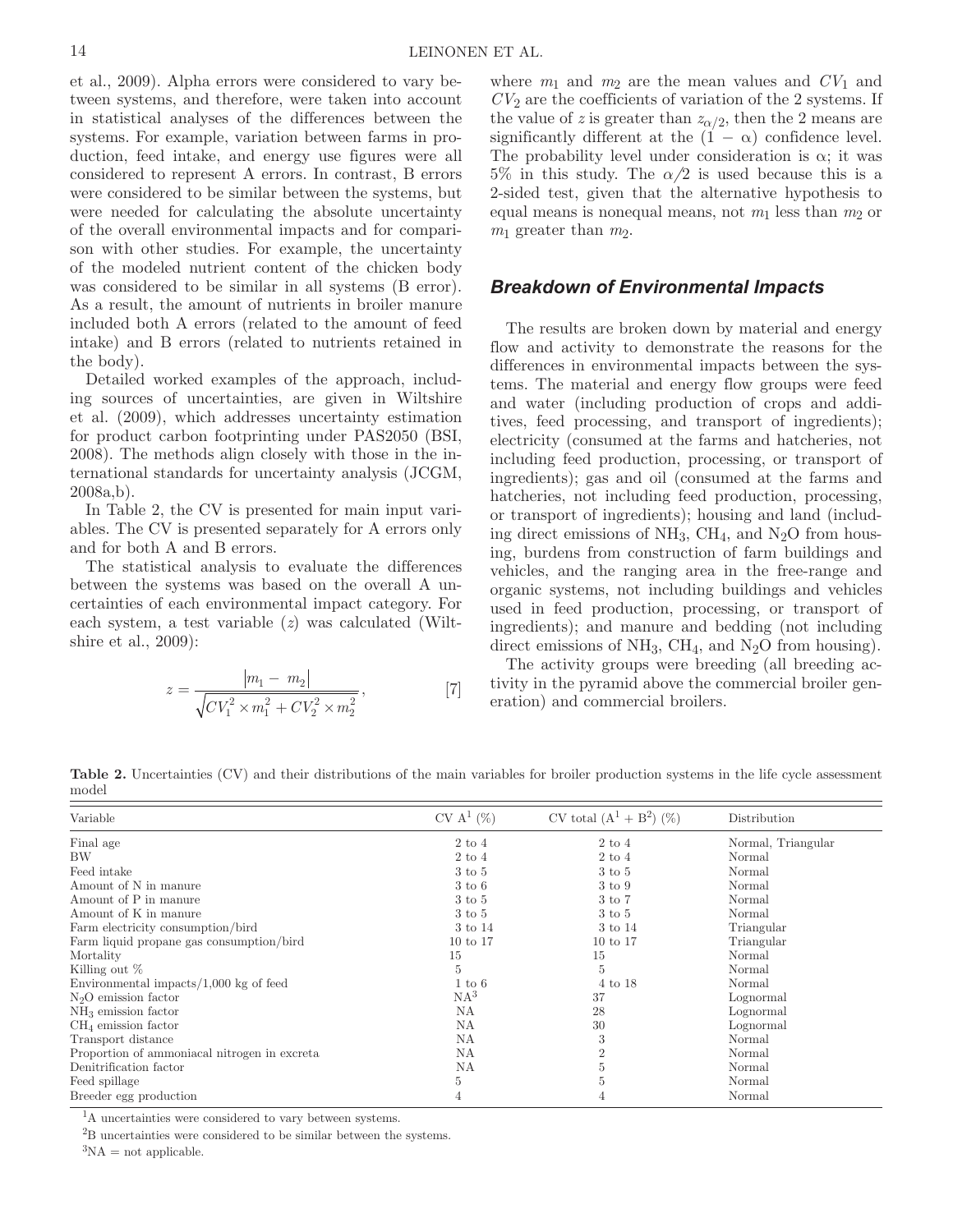**Table 3.** The mean values of the activity figures per 1,000 kg of expected edible carcass weight for the 3 production systems as calculated by the life cycle assessment model

| Variable                                                                       | Standard | Free<br>range | Organic |
|--------------------------------------------------------------------------------|----------|---------------|---------|
| Hatched chicks <sup>1</sup>                                                    | 817      | 793           | 790     |
| Finished broilers                                                              | 778      | 747           | 750     |
|                                                                                | 2,913    | 3,645         | 4,518   |
| Feed consumed <sup>1</sup> (kg)<br>Water used <sup>1,2</sup> (m <sup>3</sup> ) | 4.41     | 6.86          | 7.03    |

<sup>1</sup>Includes broilers and breeders.

2Drinking and cleaning water, not virtual water from crop production.

## **RESULTS AND DISCUSSION**

The number of birds required to produce the expected edible carcass weight of 1,000 kg was higher in the standard indoor system compared with that in the freerange and organic systems (Table 3). This was caused by the finishing weight being lowest in the standard indoor system; the mortality of the birds was actually higher in the free-range and organic systems. On the other hand, the length of the production cycle was much longer in free-range and organic systems compared with that in the standard indoor system, and as a result, the feed consumption per bird was higher in these systems. This has a major impact on the trends in environmental burdens, as discussed below.

In addition to different amounts of feed consumption, the composition of feeds also varied between systems, resulting in different environmental burdens per equal amount of feed. The burdens for feeds applied in different systems are presented in Table 4. Standard broiler feed had the highest burdens in the categories of GWP and AP per unit of feed, and organic feed had the highest primary energy use, EP, and land occupation burdens.

To demonstrate the relative importance of single feed ingredients, the breakdown of burdens (GWP is presented here as an example) for the feed used in different systems is shown in Table 5. The results show that soy had the highest proportion of GWP of feeds in standard and free-range systems. This was mainly caused by GHG release as a result of land-use changes, which were assumed to occur in nonorganic crop production (where the exact origin of the crop is not known) but not in organic crop production (certified origin). In standard and free-range broiler feeds, vegetable oil (largely affected by land-use changes in the production of palm oil) and pure amino acids also had a high proportion of GWP as well as fish meal in standard broiler feed. The environmental burdens of fish meal depend strongly on whether this ingredient is produced from purposely caught fish for animal feed or from byproducts from fish aimed for human consumption. In this study, it was assumed that 50% of the fish meal came from purposely caught fish and 50% from byproducts, as indicated by the data provided by the UK broiler industry.

The main burdens from each whole system per 1,000 kg of expected edible carcass weight are listed in Tables 6, 7, 8, 9, and 10. The results show that the standard and free-range systems had lower primary energy use compared with that of the organic system, and the differences between the organic and nonorganic systems were statistically significant  $(P < 0.05)$ . The organic system had significantly higher GWP than that of the standard indoor system  $(P < 0.05)$ . The EP and AP were significantly higher  $(P < 0.05)$  in the organic system compared with those in the other systems. The organic system also had the highest abiotic resource use and land occupation, but the pesticide use in the organic system was very low, about 8% of the amount in the nonorganic free-range system. Pesticides in the organic system were used in the production of breeder feed only.

Tables 6 to 10 also show the breakdown of the environmental impacts by material and energy flow as well as by activity. Although any specific sensitivity analysis was not carried out in this study, these results directly show the relative impacts of the main inputs to the systems; for example, feed, electricity, gas, and oil. Feed caused higher overall environmental impacts than any other materials involved in production; for example, 65 to 81% of the primary energy use and 71 to 72% of the GWP of the system. Water contributed  $\langle 0.2\%$  to the feed and water group. In many impact categories, the environmental burdens originating from the feed were highest in the organic system (partly because of the high feed conversion ratio), and this was also a major cause of the overall differences between

**Table 4.** Main environmental burdens per 1,000 kg of concentrated broiler feed (the values include burdens associated with feed processing)

| Burden <sup>1</sup>                            | Standard | Free range | Organic |
|------------------------------------------------|----------|------------|---------|
| Primary energy used (GJ)                       | 5.78     | 5.05       | 7.41    |
| $GWP_{100}$ (1,000 kg of CO <sub>2</sub> e)    | 1.11     | 1.03       | 0.91    |
| $EP$ (kg of $PO4$ equivalent)                  | 3.69     | 3.25       | 7.69    |
| $AP$ (kg of $SO2$ equivalent)                  | 4.05     | 3.66       | 3.88    |
| Pesticide use (dose-ha)                        | 1.00     | 0.99       | 0.03    |
| Abiotic resource use (antimony equivalent, kg) | 2.85     | 2.52       | 3.47    |
| Land occupation (ha)                           | 0.20     | 0.19       | 0.59    |

 ${}^{1}$ GWP<sub>100</sub> = global warming potential over a 100-yr time period; EP = eutrophication potential; and AP = acidification potential.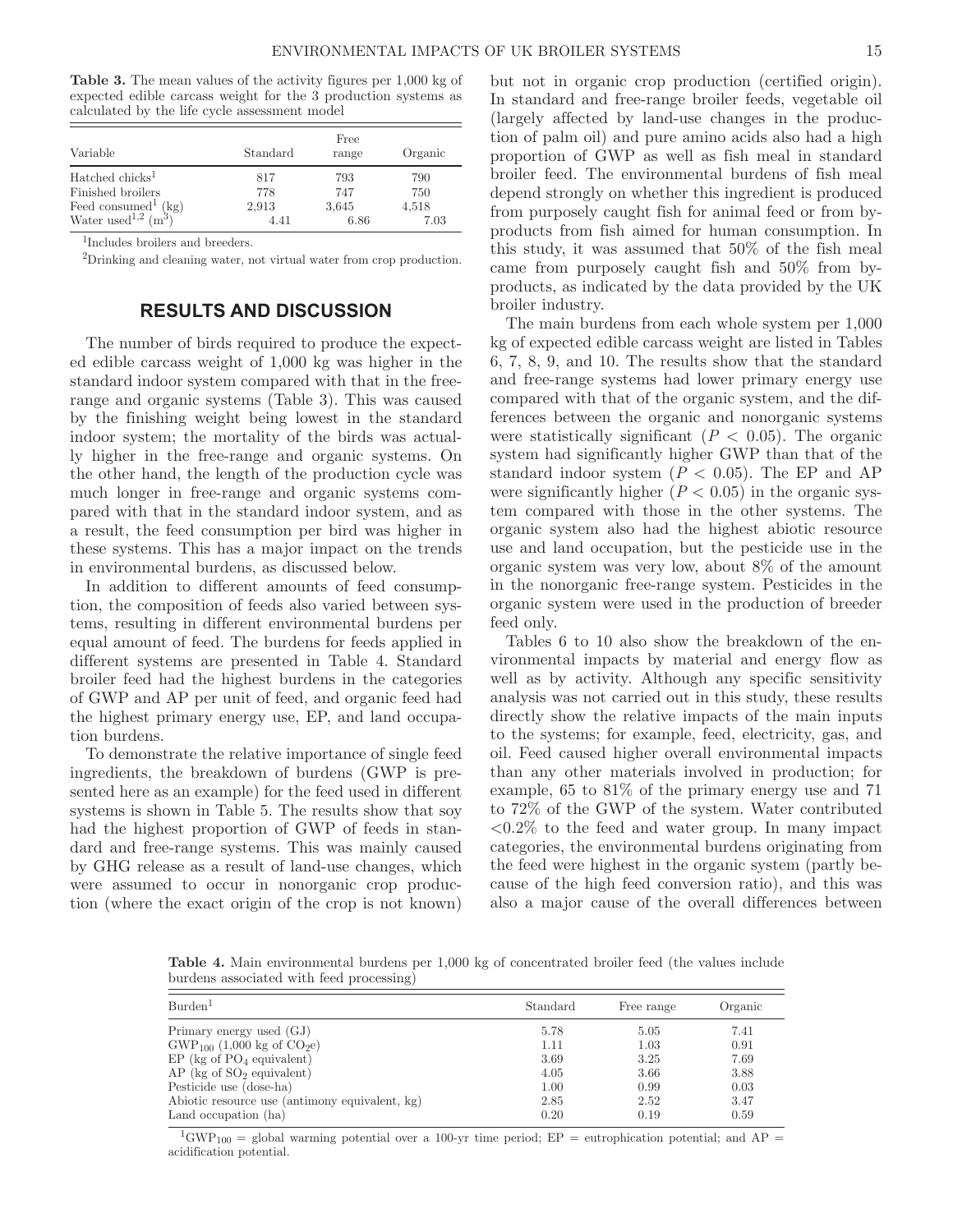| Standard              | $\%$    | Free range             | %       | Organic                | %    |
|-----------------------|---------|------------------------|---------|------------------------|------|
| Soy meal              | 41.9    | Sov meal               | 45.1    | Wheat                  | 62.8 |
| Wheat                 | 28.3    | Wheat                  | 33.7    | Sov meal               | 13.5 |
| Vegetable oil blend   | 9.3     | Vegetable oil blend    | 8.2     | $\text{Processing}^1$  | 6.8  |
| Rapeseed              | 6.6     | $\text{Processing}^1$  | 4.1     | Soy whole              | 6.3  |
| $\text{Processing}^1$ | 3.8     | Soy whole              | 3.8     | Sunflower expeller     | 4.8  |
| Sov oil               | 2.9     | Lysine                 | 1.3     | Potato meal            | 3.2  |
| Fishmeal              | 2.8     | Methionine             | $1.2\,$ | Mono-calcium phosphate | 1.7  |
| Lysine                | $1.6\,$ | Mono-calcium phosphate | 0.9     | Sov oil                | 0.5  |
| Methionine            | 1.3     | Threonine              | 0.7     | Betaine                | 0.3  |
| Threonine             | 0.8     | Sov oil                | 0.7     | Limestone              | 0.1  |

**Table 5.** Proportions of global warming potential (GWP<sub>100</sub>) of main components of broiler feeds consumed during the whole production cycle

1Processing of mixtures, does not include processing of single ingredients.

the organic and the other systems. However, in many categories, the differences in the feed impacts between the systems were not directly proportional to the differences in feed intake alone, given that the composition of the feed in different systems also had a major impact. For example, the GWP was affected by relatively high environmental impact of some ingredients, such as nonorganic soy, palm oil, fish meal, and pure amino acids, in the standard and free-range broiler feed. On the other hand, organic feed generally had a much higher impact than that of the nonorganic feed in several other categories. This difference was partly caused by a larger proportion of organic ingredients being produced overseas and imported to the UK compared with the nonorganic feed and also by the generally smaller yields of organic crops. For example, all of organic feed wheat was imported from countries such as Romania and the Ukraine, and the transport distance roughly doubled the total energy use. The EP of organic feed was especially high. This was caused by higher leaching of nutrients in organic crop production. Although leaching per land area could be lower compared with that in nonorganic production, a lower yield and higher land-use requirement resulted in higher overall EP for organic crops.

Gas and oil (used mainly for heating) had the second highest impact in primary energy use (12–25%)

followed by electricity (mainly ventilation, feeding, and lighting). The use of gas, oil, and electricity was generally lower in free-range and organic systems compared with that in the standard indoor system. This was because heating was not usually used in the free-range and organic finishing farms, and during rearing, the temperature was kept lower than that in the standard indoor system. Furthermore, these farms usually had natural ventilation that was sometimes supplemented by cooling fans.

Manure was the main component of AP and also had relatively high EP. This was mainly a result of ammonia emissions, which contributed to both these potentials, together with nitrate leaching (after land application), which only affected EP. The AP from manure was especially high in the organic system because the manure production from the organic birds was high due to a long production cycle. Also, the nitrogen content of the feed and manure was higher compared with those in the other systems. In some of the categories, including primary energy use, manure had a negative value; that is, it was a credit instead of burden. This was because of the use of manure as a fertilizer, which offset the production of synthetic fertilizers. This also occurred in land occupation, especially in organic systems in which the source of N was from fixation by legumes. Otherwise, the organic system had a clearly higher value

| Material or activity            | Standard         | Free range             | Organic                       |
|---------------------------------|------------------|------------------------|-------------------------------|
| $\text{Feed} + \text{water}$    | 16.4             | 18.2                   | 32.8                          |
| Electricity                     | 2.82             | 2.53                   | 2.88                          |
| $Gas + oil$                     | 6.31             | 5.05                   | 4.64                          |
| $H \text{ousing} + \text{land}$ | 0.23             | 0.33                   | 0.48                          |
| $M$ anure + bedding             | $-0.37$          | $-0.44$                | $-0.47$                       |
| Breeder                         | 1.93             | 1.84                   | 1.43                          |
| <b>Broiler</b>                  | 23.44            | 23.81                  | 38.91                         |
| Total <sup>1</sup>              | $25.37^b$ (2.05) | $25.65^{\rm b}$ (1.74) | $40.34$ <sup>a</sup> $(2.70)$ |

**Table 6.** Primary energy use (GJ) for the 3 different systems considered per 1,000 kg of expected edible carcass weight

a,bDifferent superscripts indicate statistical difference  $(P < 0.05)$  between systems based only on A uncertainties, which were considered to vary between systems.

1The SD (in parentheses) based on A and B uncertainties. The B uncertainties were considered to be similar between the systems.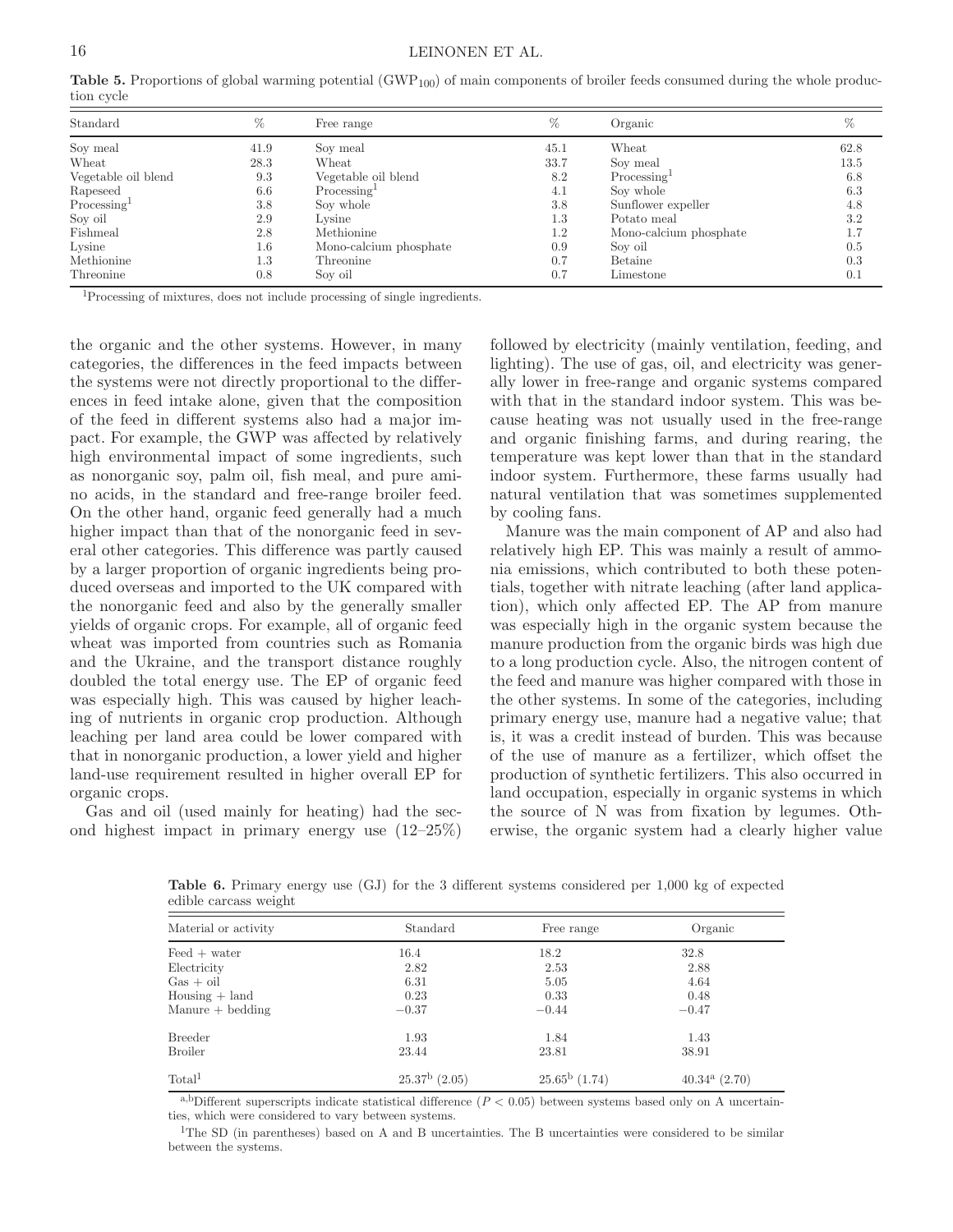#### ENVIRONMENTAL IMPACTS OF UK BROILER SYSTEMS 17

**Table 7.** Global warming potential  $(1,000 \text{ kg of CO}_2\text{e})$ , on a 100-yr timescale) for the 3 different systems considered per 1,000 kg of expected edible carcass weight

| Material or activity            | Standard       | Free range           | Organic                 |
|---------------------------------|----------------|----------------------|-------------------------|
| $\text{Feed} + \text{water}$    | 3.14           | 3.69                 | 4.08                    |
| Electricity                     | 0.16           | 0.15                 | 0.17                    |
| $Gas + oil$                     | 0.43           | 0.34                 | 0.31                    |
| $H \text{ousing} + \text{land}$ | 0.53           | 0.78                 | 1.03                    |
| $M$ anure + bedding             | 0.14           | 0.16                 | 0.08                    |
| <b>Breeder</b>                  | 0.35           | 0.33                 | 0.25                    |
| <b>Broiler</b>                  | 4.06           | 4.80                 | 5.41                    |
| Total <sup>1</sup>              | $4.41b$ (0.44) | $5.13^{ab}$ $(0.52)$ | $5.66^{\rm a}$ $(0.62)$ |

a,bDifferent superscripts indicate statistical difference  $(P < 0.05)$  between systems based only on A uncertainties, which were considered to vary between systems.

<sup>1</sup>The SD (in parentheses) based on A and B uncertainties. The B uncertainties were considered to be similar between the systems.

of land occupation compared with that of the other systems. In addition to higher feed consumption in the organic system, this was also caused by a higher land area requirement for the production of organic crops.

The breakdown of the environmental impacts by activity (breeders, broilers, Tables 6 to 10) shows that most of the burdens originated from the commercial broiler generation. For example, in the categories of primary energy use and GWP, the proportion of burdens associated with breeding birds is only 4 to 8%.

The results confirmed the general observation that broiler production has relatively low environmental impacts when compared with LCA studies for other meat products found in literature (Williams et al., 2006; de Vries and de Boer, 2010). They also demonstrate the high relative impact of feed production in the broiler industry (over 70% of total GWP), as for example, in beef production systems, the GWP related to feed was found to be  $\langle 50\% \rangle$  of the total (Williams et al., 2006). In the present study, the values for GWP were of the same magnitude as reported in earlier studies for broiler production (Williams et al., 2006; de Vries and de Boer, 2010), but the EP and AP were lower compared with those shown in an earlier study for 3 different UK broiler systems (Williams et al., 2006). Some of the differences between these studies were because of more up-to-date detailed data being made available for our research than was available to Williams et al. (2006). One specific reason for the differences is the fact that the estimated feed consumption in Williams et al. (2006) was higher than that observed in the present data, but the GWP per unit of feed was lower because some of the high-impact ingredients, such as fish meal and pure amino acids, were not included, and the land-use changes were not taken into account in Williams et al. (2006). The amount of feed consumption affected the amount of manure produced (and the amount of nutrients within), which affected the subsequent emissions from the housing and field. In contrast, the primary energy use in this study was estimated to be about twice as high as in Williams et al. (2006) This may have been caused by the inclusion of new ingredients into the diet, the production of which requires high energy consumption (fish meal, pure amino acids, and a higher proportion of soy), and also by the possible underestimation of farm energy consumption in the earlier study. However, it must be stressed that the results presented in the current study do not claim to be the average of all UK production systems. The data are broadly representative, but performance will

| $\cdot$                         | $\cdot$ $\cdot$  |                  |                        |
|---------------------------------|------------------|------------------|------------------------|
| Material or activity            | Standard         | Free range       | Organic                |
| $\text{Feed} + \text{water}$    | 10.53            | 11.81            | 33.62                  |
| Electricity                     | 0.00             | 0.00             | 0.00                   |
| $Gas + oil$                     | 0.04             | 0.03             | 0.03                   |
| $H \text{ousing} + \text{land}$ | 1.04             | 2.16             | 3.48                   |
| $M$ anure + bedding             | 8.71             | 10.27            | 11.69                  |
| <b>Breeder</b>                  | 1.67             | 1.61             | 1.16                   |
| <b>Broiler</b>                  | 18.64            | 22.66            | 47.66                  |
| Total <sup>1</sup>              | $20.31^b$ (2.12) | $24.26^b$ (2.51) | $48.82^{\rm a}$ (6.69) |

**Table 8.** Eutrophication potential (kg of PO<sub>4</sub> equivalent) for the 3 different systems considered per 1,000 kg of expected edible carcass weight

a,b<sub>D</sub>ifferent superscripts indicate statistical difference ( $P < 0.05$ ) between systems only based on A uncertainties, which were considered to vary between systems.

<sup>1</sup>The SD (in parentheses) based on A and B uncertainties. The B uncertainties were considered to be similar between the systems.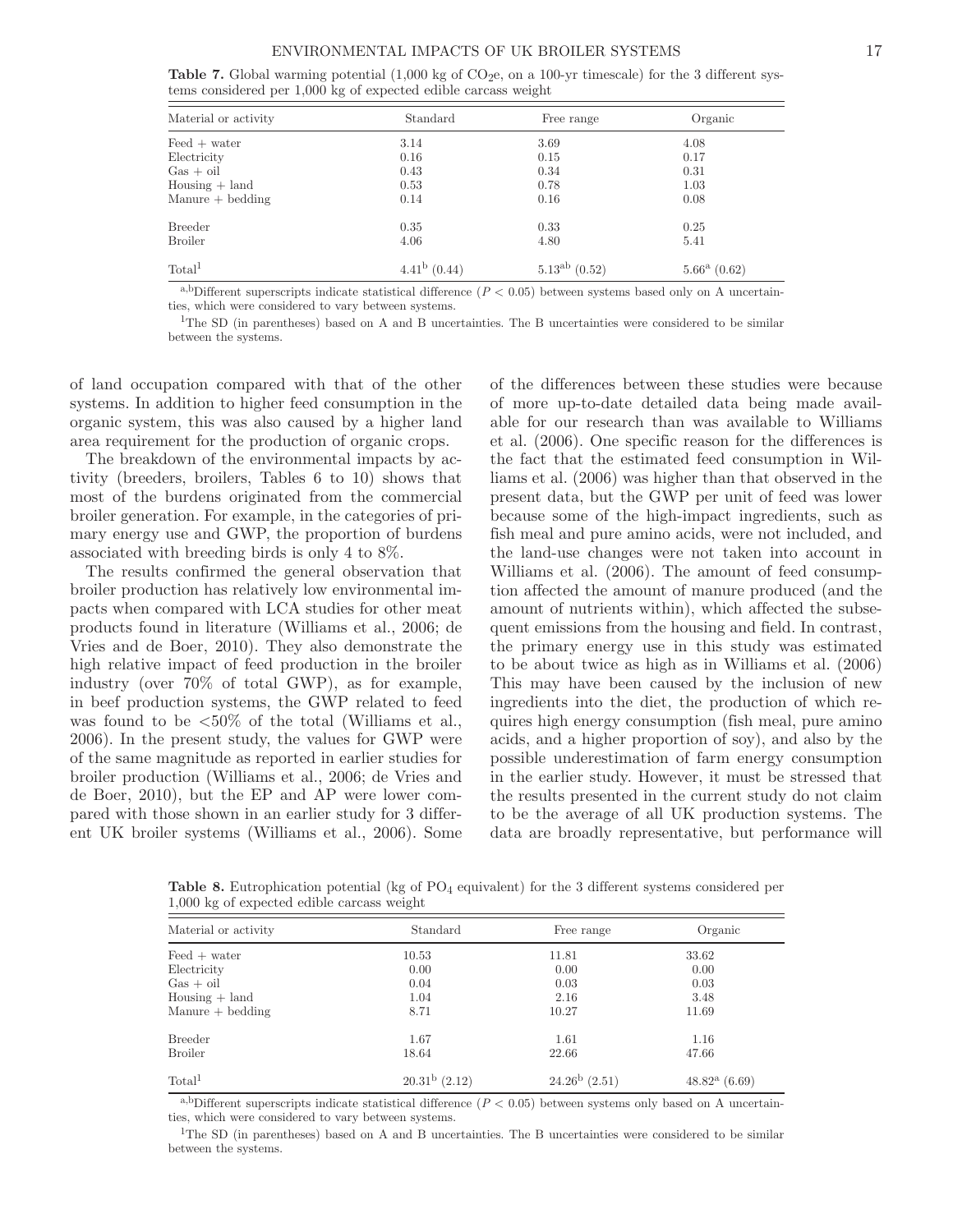**Table 9.** Acidification potential (kg of  $SO_2$  equivalent) for the 3 different systems considered per 1,000 kg of expected edible carcass weight

| Standard               | Free range       | Organic                     |  |
|------------------------|------------------|-----------------------------|--|
| 11.50                  | 13.19            | 17.32                       |  |
| 0.55                   | 0.49             | 0.57                        |  |
| 0.57                   | 0.46             | 0.42                        |  |
| 5.61                   | 11.64            | 18.73                       |  |
| 28.52                  | 33.96            | 54.51                       |  |
| 3.30                   | 3.17             | 2.30                        |  |
| 43.45                  | 56.56            | 89.24                       |  |
| $46.75^{\circ}$ (4.94) | $59.73^b$ (6.11) | $91.55^{\mathrm{a}}$ (8.37) |  |
|                        |                  |                             |  |

 $a$ <sup>-c</sup>Different superscripts indicate statistical difference ( $P < 0.05$ ) between systems only based on A uncertainties, which were considered to vary between systems.

<sup>1</sup>The SD (in parentheses) based on A and B uncertainties. The B uncertainties were considered to be similar between systems.

vary between producers with whatever system is in use. The farm activity data represented a limited number of years and can be affected by weather and other random influences. Although statistical differences were determined between some systems and burdens, these were simply based on the data available. Furthermore, several assumptions related to model inputs increase the uncertainty of these inputs, and consequently, the uncertainty of the model outputs.

Some LCA studies for poultry production are also available from other countries, but in many cases the comparability with the current results is limited due to differences in methodology, including the selection of functional units, system boundaries, and impact categories. Katajajuuri et al. (2006), Katajajuuri (2008), and Usva et al. (2009) quantified the environmental impacts of broiler meat (functional unit 1,000 kg of marinated and sliced broiler fillet) in Finland and found GWP of  $3,635$  kg of CO<sub>2</sub>e, which can be considered to be of similar magnitude as in this study. However, their estimates for EP and AP were considerably lower than those in the present study. Although there might be differences in farm and field emissions between studies, as suggested by de Vries and de Boer (2010), the actual reason for this discrepancy was the use of local characterization factors (Seppälä et al., 2004), which were specifically developed for Finnish conditions and differed strongly from the global factors used in most LCA studies.

Pelletier (2008) used LCA to predict the environmental impacts of the USA broiler industry. The values found for GWP, AP, and EP were considerably lower than those observed in the present study. The main reasons for the different GWP estimates between these 2 studies were the differences in the environmental burdens of the main feed ingredients and the differences in farm energy use. Furthermore, according to Pelletier (2008), the sources of EP and AP were almost entirely in feed production. This indicated very low emissions from housing and manure, which differed strongly from the results of the present study.

Boggia et al. (2010) compared the environmental impacts of 3 broiler production systems (conventional, organic, and organic-plus) in Italy. They presented the result of the impact assessment as normalized scores, in contrast to the absolute values applied in the present study, and therefore, most of these results are not directly comparable. However, one output variable that was common in both studies was the total  $CO<sub>2</sub>$  emissions. According to Boggia et al. (2010), this varied between 0.66 and 0.70 kg per 1 kg of broiler meat. Their values were very low and equal to about half of the total  $CO<sub>2</sub>$  emissions from only the feed production in the present study. This can be partly explained by lower feed consumption assumed by Boggia et al. (2010); for example, 2.0 kg per 1 kg of broiler meat. The rest of the difference must be caused by much lower environmental impacts of feed production in the study by Boggia et al. (2010) compared with that in the present study. It is not known which ingredients mainly caused this difference, but one explanation might be the use of domestic soy in Italy, as opposed to South American imported soy in the UK. Italian soy would not have any land-use change emissions and would have very low transport burdens compared with those from South American soy.

Ellingsen and Aanondsen (2006) assessed the environmental impacts of Norwegian fish production and

**Table 10.** Abiotic resource use, land occupation, and pesticide use for the 3 different systems considered per 1,000 kg of expected edible carcass weight

| Burden                                           | Standard | Free range | Organic |
|--------------------------------------------------|----------|------------|---------|
| Abiotic resource use (kg of antimony equivalent) | 18.9     | 22.3       | 34.0    |
| Land occupation (ha)                             | 0.56     | 0.72       | 2.50    |
| Pesticide use (dose-ha)                          | 2.77     | 3.46       | 0.29    |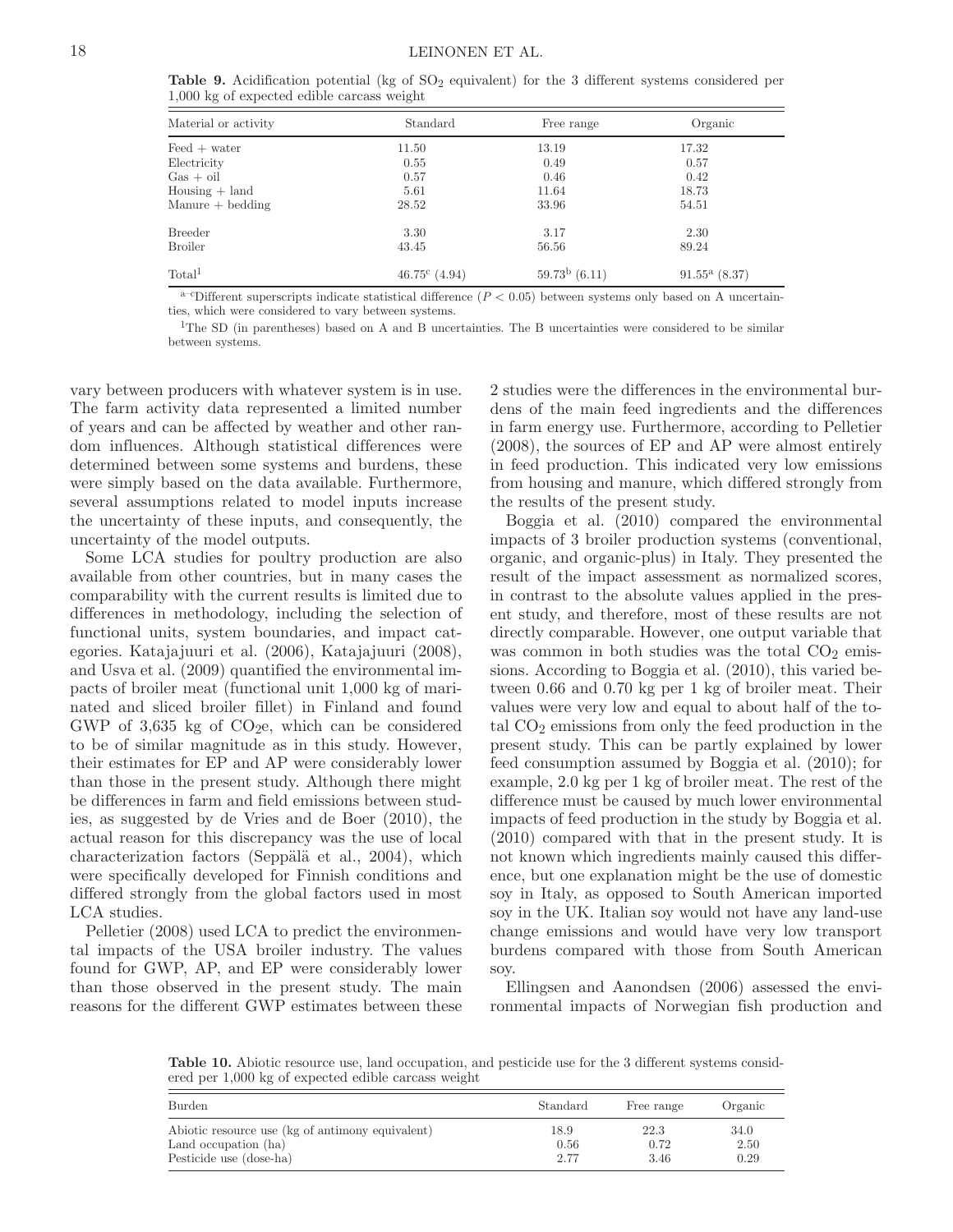compared these with chicken farming. In their study, the energy use per 0.2 kg of broiler fillet, including slaughtering and processing, was about 11 MJ, which is of similar magnitude as that in the present study. Other impact categories were presented in their study using only weighted, not absolute values, and therefore, direct comparison with the present study is not possible.

As the examples above demonstrate, although LCA studies are generally carried out according to international standards (BSI, 2006), the presentation of the results may differ considerably, and therefore, direct comparison between the studies is not always possible. This is understandable, given that the aim of LCA studies in many cases is to analyze differences between specific, well-defined systems, not to make comparisons with studies carried out elsewhere. Therefore, although there are existing studies on the environmental impacts of broiler production from various countries, it is not possible to make very strong conclusions about the differences in environmental friendliness of the systems between these countries. Furthermore, comparison between different studies is not feasible if the range of uncertainty in the results is not given. In fact, according to our knowledge, the present study is the first broiler LCA where a full uncertainty analysis has been carried out. The applications of uncertainty analysis in animal LCA are discussed in more detail in Leinonen et al. (2012).

Feed production and processing were the biggest of all material flow groups to affect the GWP. For many feed ingredients, especially those from the UK, it can be assumed that the crop production has occurred on mature agricultural land  $(≥ 20 \text{ yr from the time of any})$ land conversion; BSI, 2008). So, GHG emissions from land-use change (i.e., disturbing stored soil carbon and biomass) do not occur in significant quantities. However, some ingredients, most notably soy and palm oil, can potentially be considered to be produced on land that has only recently been converted from natural vegetation to agricultural use. This occurs mainly in South America and South Asia. In this study, a weighted average for soy was calculated based on the land-use change statistics, as described in the Materials and Methods section. However, there is not a full international agreement on the method of how to account for land-use changes in LCA. For example, an earlier version of carbon footprinting method PAS2050 (BSI, 2008) required that when the origin of an ingredient is not known, the worst case scenario should be assumed; that is, the origin should be entirely from land recently converted to agricultural use. We believe our approach to be more representative. On the other hand, it can be argued that any use of a certain crop, either from mature or new agricultural land, will increase its demand globally, and therefore, increases the pressure for land-use change (Audsley et al., 2009). This would require equal treatment of this crop in LCA, regardless of its actual origin. The selection among these methods is currently a much-debated topic, and it potentially has a very big effect on the estimate of the environmental impact of broiler feed and broiler production in general.

In addition to the general comparison of different broiler production systems, the modeling framework presented in this study provides an opportunity to carry out detailed farm level assessments on how to reduce the environmental impacts of production. Given that the analysis is largely based on functional relationships built in the animal and crop production submodels, it is possible to examine holistic impacts of possible changes in the system. For example, changes in consumption and composition of feed have impacts on both of the environmental impacts occurring during the crop production and the feed processing, and also on the subsequent emissions from poultry manure during housing, storing, and field application. Another example is the differences in the growth rate of broilers, which affect the amount of feed consumed per functional unit, the amount of manure produced, and the amount of energy and buildings needed, among other things.

Better environmental performance is becoming one of the targets of broiler breeding programs. The current results confirm the conclusions of Pelletier (2010), that improving feed efficiency, including the quantity, composition, and nutrient content of consumed feed has the potential to reduce the environmental impacts of broiler production. Initial studies to quantify these potential improvements have already been carried out (Jones et al., 2008) and the application of the modeling framework with functional relationships developed in the present study will allow even more detailed and realistic approaches in this area.

#### **ACKNOWLEDGMENTS**

This research was financially supported by Aviagen Ltd. (Newbridge, Midlothian, UK), DSM Nutritional Products Ltd. (Heanor, Derbyshire, UK), Harbro Ltd. (Turriff, Aberdeenshire, UK), Moy Park Ltd. (Sleaford, Lincolnshire, UK), National Farmers' Union (Stoneleigh Park, Coventry, Warwickshire, UK), Noble Foods Ltd. (Bilsthorpe, Newark, UK), O'Kane Poultry Ltd. (Ballymena, UK), The Soil Association Ltd. (Bristol, UK), and Waitrose Ltd. (Bracknell, Berkshire, UK), with match funding from Defra (London, UK), through the Sustainable Livestock Production LINK program, DARDNI (Belfast, UK), and the Scottish Government (Edinburgh, UK).

#### **REFERENCES**

Audsley, E., S. Alber, R. Clift, S. Cowell, P. Crettaz, G. Gaillard, J. Hausheer, O. Jolliett, R. Kleijn, B. Mortensen, D. Pearce, E. Roger, H. Teulon, B. Weidema, and H. van Zeijts. 1997. Harmonisation of environmental life cycle assessment for agriculture. Final Report, Concerted Action AIR3–CT94–2028, European Commission, DG VI Agriculture, Brussels, Belgium.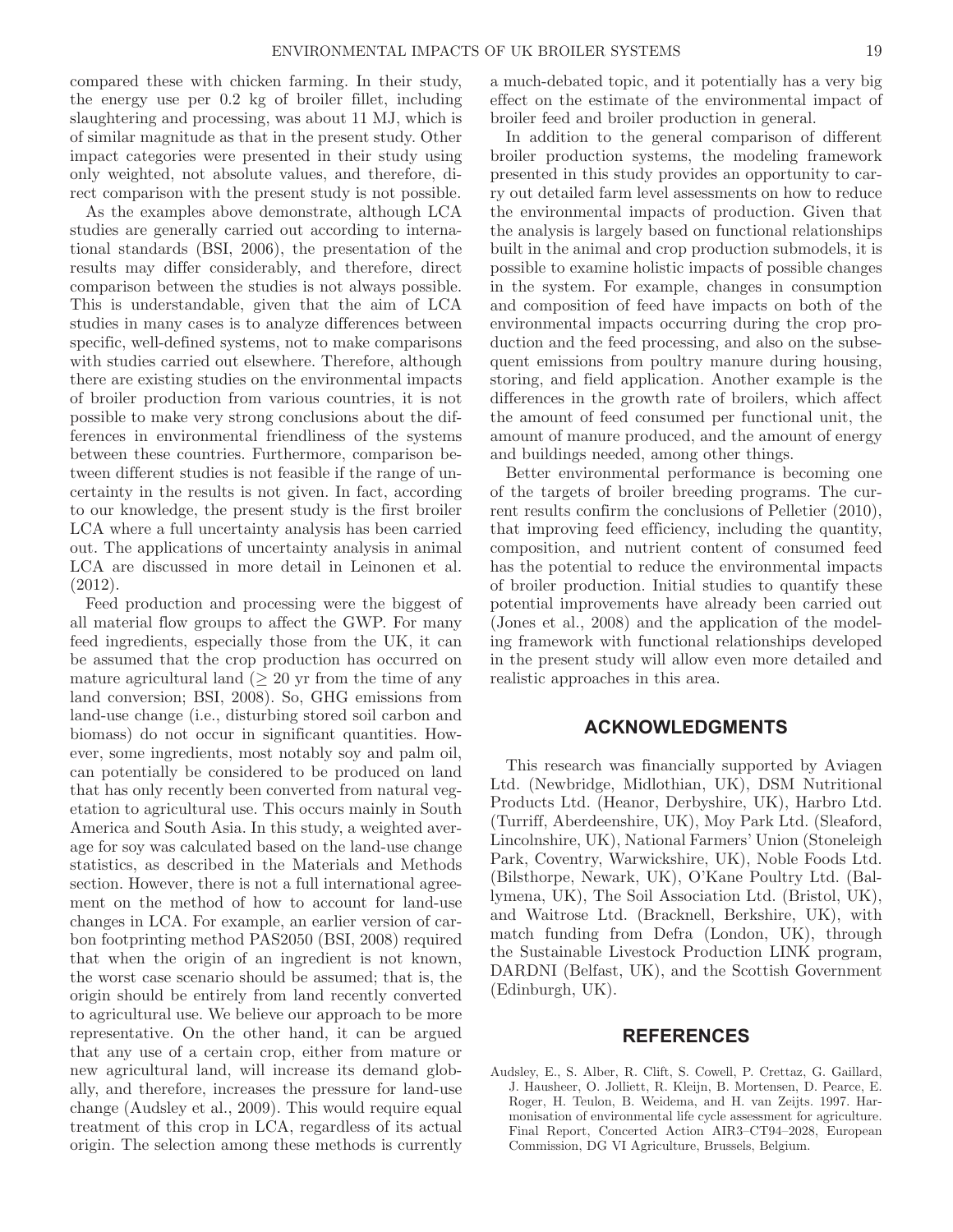- Audsley, E., A. Angus, J. Chatterton, A. Graves, J. Morris, D. Murphy-Bokern, K. R. Pearn, D. L. Sandars, and A. G. Williams. 2010. Food, land, and greenhouse gases. The effect of changes in UK food consumption on land requirements and greenhouse gas emissions. A report prepared for the United Kingdom's Government's Committee on Climate Change. Cranfield University. Accessed Oct. 13, 2011. http://downloads.theccc.org.uk.s3.amazonaws.com/4th%20Budget/fourthbudget\_supporting\_research\_ cranfield\_dietsGHGLU\_agriculture.pdf.
- Audsley, E., M. Brander, J. Chatterton, D. Murphy-Bokern, C. Webster, and A. Williams. 2009. How low can we go? An assessment of greenhouse gas emissions from the UK food system and the scope to reduce them by 2050. WWF-FCRN. Accessed Oct. 13, 2011. http://www.fcrn.org.uk/sites/default/files/WWF\_ How\_Low\_Report.pdf.
- Bibby, J. S., and D. Mackney. 1969. Land use capability classification. Soil Survey Technical Monograph No 1, Soil Survey of England and Wales, Harpenden, UK.
- Boggia, A., L. Paolotti, and C. Castellini. 2010. Environmental impact evaluation of conventional, organic and organic-plus poultry production systems using life cycle assessment. World's Poult. Sci. J. 66:95–114.
- BSI. 2006. Environmental management: Life cycle assessment— Principles and framework. Accessed Oct. 18, 2011. http:// www.iso.org/iso/iso\_catalogue/catalogue\_tc/catalogue\_detail. htm?csnumber=37456.
- BSI. 2008. Specification for the assessment of the life cycle greenhouse gas emissions of goods and services. PAS 2050:2008. Accessed Oct. 18, 2011. http://www.bsigroup.com/en/Standardsand-Publications/Industry-Sectors/Energy/.
- Chadwick, D. R., R. W. Sneath, V. R. Phillips, and B. F. Pain. 1999. A UK inventory of nitrous oxide emissions from farmed livestock. Atmos. Environ. 3:3345–3354.
- de Vries, M., and I. J. M. de Boer. 2010. Comparing environmental impacts for livestock products: A review of life cycle assessments. Livest. Sci. 28:1–11.
- Defra. 2007. GB Meat Chicken Population—The National Flock. Version 1. RADAR Team, Food and Farming Group, Department for the Environment, Food and Rural Affairs (Defra), London, UK. Accessed Oct. 18, 2011. http://www.defra.gov.uk/animaldiseases/.
- Ellingsen, H., and S. A. Aanondsen. 2006. Environmental impacts of wild-caught cod and farmed salmon—A comparison with chicken. Int. J. Life Cycle Ass. 1:60–65.
- Emmans, G., and I. Kyriazakis. 2001. Consequences of genetic change in farm animals on food intake and feeding behaviour. Proc. Nutr. Soc. 60:115–125.
- FAO. 2011. FAOSTAT. Food and Agriculture Organization of the United Nations. Accessed Oct. 13, 2011. http://faostat.fao.org/ site/567/DesktopDefault.aspx?PageID=567#ancor.
- Guinée, J. B., M. Gorrée, R. Heijungs, G. Huppes, R. Kleijn, A. de Koning, L. van Oers, A. Wegener Sleeswijk, S. Suh, H. A. Udo de Haes, H. de Bruijn, R. van Duin, and M. A. J. Huijbregts. 2002. Handbook on life cycle assessment. Operational guide to the ISO standards. Kluwer Acad. Publ., Dordrecht, the Netherlands.
- Halberg, N., H. M. G. van der Werf, C. Basset-Mens, R. Dalgaard, and I. J. M. de Boer. 2005a. Environmental assessment tools for the evaluation and improvement of European livestock production systems. Livest. Prod. Sci. 96:33–50.
- Halberg, N., G. Verschuur, and G. Goodlass. 2005b. Farm level environmental indicators; are they useful? An overview of green accounting systems for European farms. Agric. Ecosyst. Environ. 105:195–212.
- IPCC. 2006. IPCC Guidelines for National Greenhouse Gas Inventories. 2006 Guidelines. Accessed Oct. 18, 2011. http://www.ipccnggip.iges.or.jp/.
- JCGM. 2008a. Joint Committee for Guides in Metrology. JCGM 100:2008, GUM 1995 with minor corrections. Evaluation of measurement data—Guide to the expression of uncertainty in measurement. Accessed Oct. 18, 2011. http://www.ifcc.org/pdf/ latestnews/jcgm\_100\_2008\_2010.pdf.
- JCGM. 2008b. Joint Committee for Guides in Metrology. JCGM 101:2008, Evaluation of measurement data—Supplement 1 to

the "Guide to the expression of uncertainty in measurement" Propagation of distributions using a Monte Carlo method. Accessed Oct. 18, 2011. http://www.bipm.org/utils/common/documents/jcgm/JCGM\_101\_2008\_E.pdf.

- Joint Research Centre. 2010. European Reference Life Cycle Database. Accessed Oct. 18, 2011. http://lca.jrc.ec.europa.eu/lcainfohub/datasetArea.vm.
- Jones, H. E., C. C. Warkup, A. Williams, and E. Audsley. 2008. The effect of genetic improvement on emissions from livestock systems. Page 28 in Proc. 59th Ann. Meet. Eur. Assoc. Anim. Prod. Vilnius, Lithuania. Accessed Oct. 18, 2011. http://www.wageningenacademic.com/\_clientFiles/download/Eaap2008-e.pdf.
- Katajajuuri, J. M. 2008. Experiences and improvement possibilities—LCA case study of broiler chicken production. Proc. 6th Int. Conf. Life Cycle Assessment in the Agric.-Food Sector. Zurich, Switzerland.
- Katajajuuri, J-M., J. Grönroos, K. Usva, Y. Virtanen, I. Sipilä, E. Venäläinen, S. Kurppa, R. Tanskanen, T. Mattila, and H. Virtanen. 2006. Broilerin fileesuikaleiden tuotannon ympäristövaikutukset ja kehittämismahdollisuudet. Maa-ja elintarviketalous. 90:1–118.
- Kyriazakis, I. 2011. Opportunities to improve nutrient efficiency in pigs and poultry through breeding. Animal 5:821–832.
- Leinonen, I., A. G. Williams, J. Wiseman, J. Guy, and I. Kyriazakis. 2012. Predicting the environmental impacts of chicken systems in the United Kingdom through a life cycle assessment: Egg production systems. Poult. Sci. 91:26–40.
- Lilywhite, R., D. Chandler, W. Grant, K. Lewis, C. Firth, U. Schmutz, and D. Halpin. 2007. Environmental footprint and sustainability of horticulture (including potatoes)—A comparison with other agricultural sectors. Final report. Defra project WQ0101.
- Misselbrook, T. H., D. R. Chadwick, S. L. Gilhespy, B. J. Chambers, K. A. Smith, J. Williams, and U. Dragosits. 2010. Inventory of ammonia emissions from UK agriculture 2009. North Wyke Research. (DEFRA Contract: AC0112, CEH Project Number: C03642) Accessed Oct. 18, 2011. http://nora.nerc.ac.uk/13234/.
- Misselbrook, T. H., D. R. Chadwick, K. A. Smith, and J. Williams. 2008. Inventory of ammonia emissions from UK agriculture 2007. DEFRA Contract AC0112, Inventory Submission Report, October 2008. Accessed Oct. 18, 2011. http://www.northwyke.bbsrc. ac.uk/AmmoniaInventoryWebsite/documents/nh3inv2007\_finalv1\_281008.pdf.
- Moxey, A. P., B. White, and J. R. O'Callaghan. 1995. The economic component of NELUP. J. Environ. Plann. Manage. 38:21–34.
- Pelletier, N. 2008. Environmental performance in the US broiler poultry sector: Life cycle energy use and greenhouse gas, ozone depleting, acidifying and eutrophying emissions. Agric. Syst. 98:67–73.
- Pelletier, N. 2010. Breeding poultry for environmental performance: A life cycle-based supply chain perspective. Proc. 9th World Congr. Genet. Appl. Livest. Prod. Paper 75. Leipzig, Germany. Accessed Oct. 18, 2011. http://www.kongressband.de/wcgalp2010/ assets/pdf/0075.pdf.
- Sandars, D. L., E. Audsley, C. Canete, T. R. Cumby, I. M. Scotford, and A. G. Williams. 2003. Environmental benefits of livestock manure management practices and technology by life cycle assessment. Biosystems Eng. 84:267–281.
- Seppälä, J., S. Knuuttila, and K. Silvo. 2004. Eutrophication of aquatic ecosystems: A new method for calculating the potential contributions of nitrogen and phosphorus. Int. J. Life Cycle Assess. 9:90–100.
- Sneddon, S., N. Brophy, Y. Li, J. MacCarthy, C. Martinez, T. Murrells, N. Passant, J. Thomas, G. Thistlethwaite, I. Tsagatakis, H. Walker, A. Thomson, and L. Cardenas. 2008. Greenhouse gas inventories for England, Scotland, Wales, and Northern Ireland: 1990 – 2008. AEAT/ENV/R/2669 Issue 1. Accessed Oct. 18, 2011. http://naei.defra.gov.uk/report\_link.php?report\_id=620.
- Steinfeld, H., P. Gerber, T. Wassenaar, V. Castel, M. Rosales, and C. de Haan. 2006. Livestock's Long Shadow: Environmental Issues and Options. Food and Agriculture Organization of the United Nations (FAO), Rome, Italy.
- Usva, K., M. Saarinen, J.-M. Katajajuuri, and S. Kurppa. 2009. Supply chain integrated LCA approach to assess environmental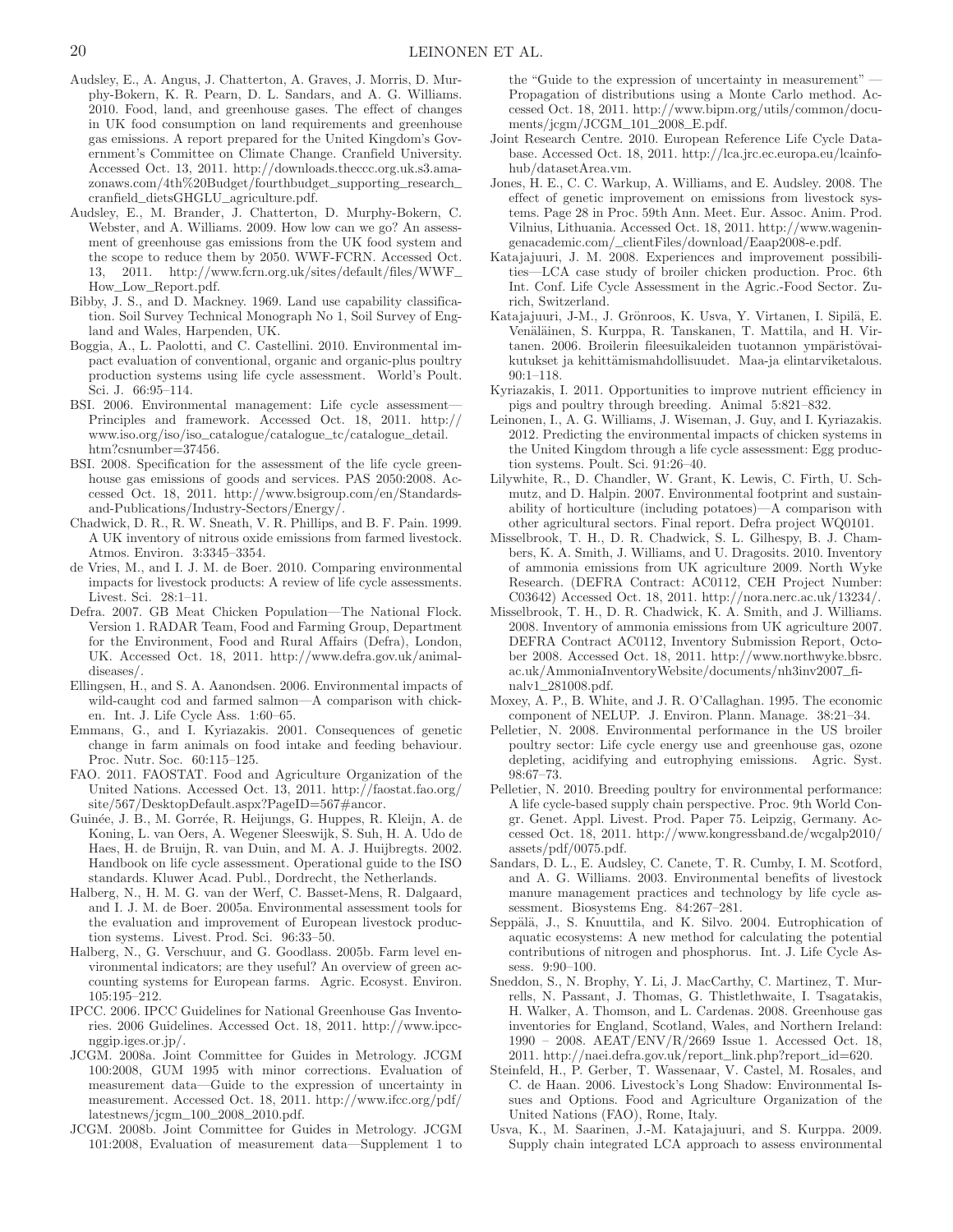impacts of food production in Finland. Agri. Food Sci. 18:460– 476.

- Wathes, C. M., M. R. Holden, R. W. Sneath, R. P. White, and V. R. Phillips. 1997. Concentrations and emission rates of aerial ammonia, nitrous oxide, methane, carbon dioxide, dust, and endotoxin in UK broiler and layer houses. Br. Poult. Sci. 38:14–28.
- Wellock, I. J., G. C. Emmans, and I. Kyriazakis. 2003. Modelling the effects of thermal environment and dietary composition on pig performance: Model logic and concepts. Anim. Sci. 77:255–266.
- Wiedmann, T., and J. Minx. 2008. A definition of carbon footprint. Pages 1–11 in Ecological Economics Research Trends. C. C. Pertsova, ed. Nova Science Publishers, Hauppauge, NY.
- Williams, A. G., E. Audsley, and D. L. Sandars. 2006. Determining the environmental burdens and resource use in the production of agricultural and horticultural commodities. Main Report. Defra Research Project IS0205. Accessed Oct. 18, 2011. http://www. agrilca.org.
- Williams, A. G., E. Audsley, and D. L. Sandars. 2007. Environmental burdens of livestock production systems derived from life cycle assessment (LCA). Pages 171–200 in 41st University of Nottingham Feed Conference, Sutton Bonington. P. Garnsworthy, ed. Nottingham Univ. Press, Nottingham, UK.
- Williams, A. G., E. Audsley, and D. L. Sandars. 2010. Environmental burdens of producing bread wheat, oilseed rape, and potatoes in England and Wales using simulation and system modeling. Int. J. Life Cycle Assess. 15:855–868.
- Wiltshire, J., G. Tucker, A. G. Williams, C. Foster, S. Wynn, R. Thorn, and D. Chadwick. 2009. Supplementary Technical Report to "Scenario building to test and inform the development of a BSI method for assessing GHG emissions from food". Final report to Defra on research project FO0404, London, UK. Accessed Oct. 18, 2011. http://randd.defra.gov.uk/Default.aspx?Menu=Menu& Module=More&Location=None&ProjectID=1856&FromSearch =Y&Publisher=1&SearchText=FO0404&SortString=ProjectCo de&SortOrder=Asc&Paging=10#Description.

## **APPENDIX 1**

## *Details of Burdens and Potentials Used in the Current Study*

The use of resources and emissions to the environment are collectively termed environmental burdens. Environmental impacts are a consequence of particular burdens. For example, nitrate leaching is a burden, and the consequent eutrophication is an impact. Emissions to the environment, whether from farms, industrial processes, or transport, are initially quantified by individual chemical species. Several of these are aggregated into environmentally functional groups:

*Global Warming Potential.* The global warming potential (GWP) can be calculated using timescales of 20, 100, or 500 years, of which the 100-year timescale is applied in the current study. The main source of GWP in the poultry industry is  $CO<sub>2</sub>$  from fossil fuel and landuse change together with small amounts of  $N_2O$  and  $CH<sub>4</sub>$ . It is quantified in terms of  $CO<sub>2</sub>$  equivalent: 1 kg of  $CH<sub>4</sub>$  and 1 kg of N<sub>2</sub>O are equivalent to 25 and 298 kg of CO2, respectively, when a 100-year timescale is applied.

*Eutrophication Potential.* The eutrophication potential (EP) was calculated using the method of the Institute of Environmental Sciences at Leiden University, the Netherlands (http://www.leidenuniv.nl/interfac/  $\text{cm}/\text{ssp}/\text{index.html}$ . The main sources of EP are NO<sub>3</sub> and  $PO<sub>4</sub>$  leaching into water and  $NH<sub>3</sub>$  emissions into the air. It is quantified in terms of phosphate equivalents: 1 kg of  $NO<sub>3</sub>$ -N and 1 kg of  $NH<sub>3</sub>$ -N are equivalent to 0.44 and 0.43 kg of  $PO_4$ , respectively.

*Acidification Potential.* The acidification potential (AP) was calculated using the method of the Institute of Environmental Sciences at Leiden University, the Netherlands (http://www.leidenuniv.nl/interfac/cml/ ssp/index.html). The main source of AP in the poultry industry is  $NH_3$  emissions together with  $SO_2$  from fossil fuel combustion. Despite being alkaline, ammonia contributes to acidification when deposited into soil or emitted into the atmosphere; it is oxidized to nitric acid. The AP is quantified in terms of  $SO<sub>2</sub>$  equivalents: 1 kg of NH<sub>3</sub>-N is equivalent to 2.3 kg of  $SO_2$ .

**Primary Energy Use.** The energy use includes diesel (e.g., feed production and transport), electricity (e.g., ventilation), and gas (e.g., heating). These are all quantified in terms of the primary energy needed for extraction and supply of fuels, otherwise known as energy carriers. The primary fuels are coal, natural gas, oil, and uranium (nuclear electricity). They are quantified as MJ of primary energy, which varies from about 1.1 MJ of natural gas per MJ of available process energy to 3.6 MJ of primary energy per MJ of electricity. A proportion of electricity is produced by renewable sources, such as wind and hydro-power, which account for 3.6 and 8% of the United Kingdom and European electricity, respectively.

**Land Occupation.** Land occupation for producing crops for feed was calculated assuming average yields for grade 3a land (Bibby and Mackney, 1969). The land grading systems in the United Kingdom include 5 main grades (or classes) from 1 to 5 (with 6 and 7 in Scotland). Grade 1 is the best quality. Most arable production is on land of grades 2 to 3b, and 3a was selected as being closest to the typical, average-quality land. Yields were scaled up or down using linear coefficients derived from Moxey et al. (1995) for other land grades. A uniform yield was assumed for overseas crop production.

*Abiotic Resource Use.* The use of disparate abiotic resources can be aggregated by scaling them in relation to the scarcity of each resource. We applied the method of the Institute of Environmental Sciences at Leiden University, the Netherlands (http://www.leidenuniv.nl/ interfac/cml/ssp/index.html). The scale is quantified in terms of the mass of the element antimony (Sb), which was an arbitrary choice. Their data includes metals, many minerals, and fossil fuels that tend to dominate in agriculture. For example, 1 kg of Fe, 1 kg of P, and 1 kg of crude oil are equivalent to  $4 \times 10^{-8}$ ,  $8 \times 10^{-5}$ , and  $2 \times 10^{-2}$  kg of Sb, respectively.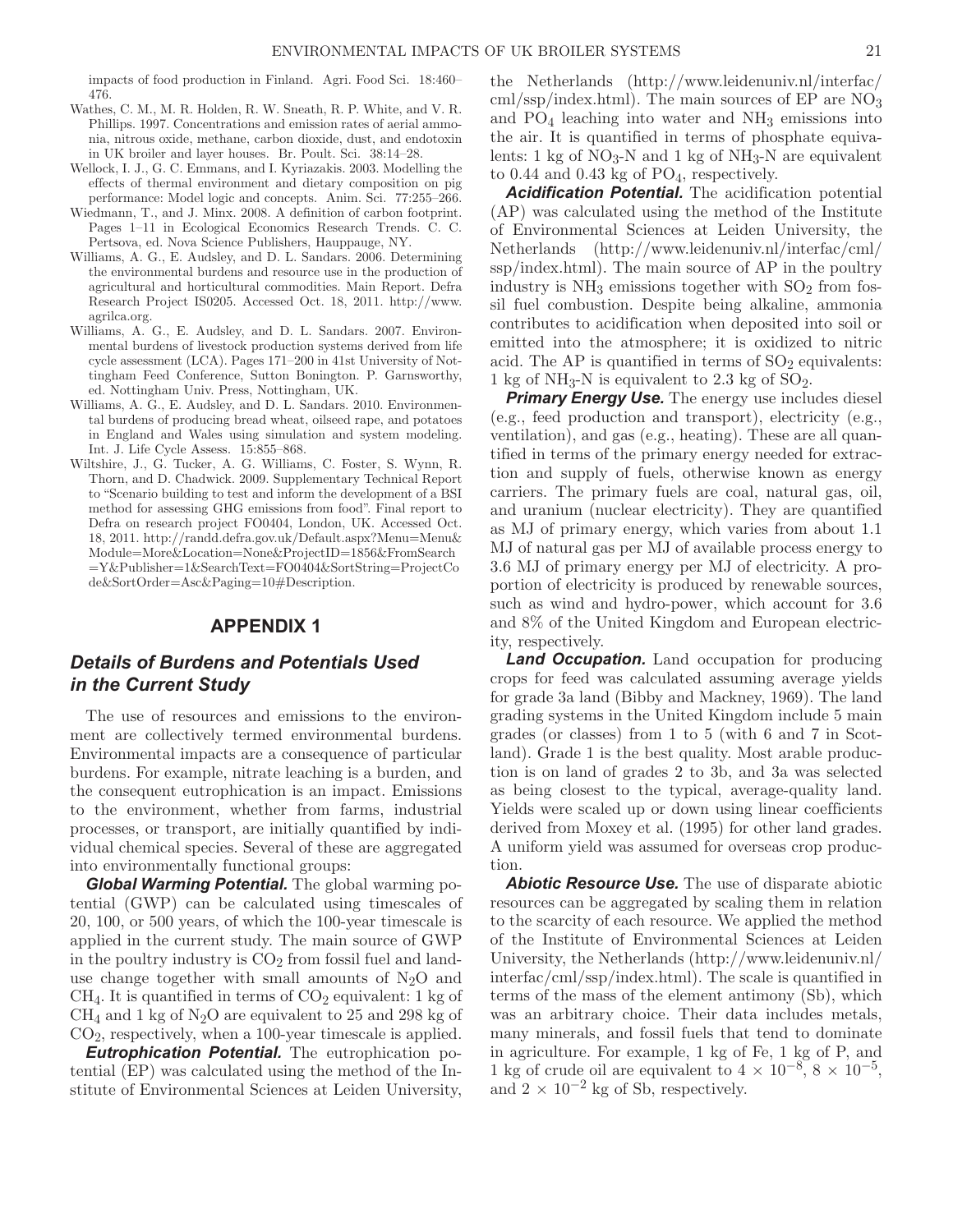## **APPENDIX 2**

## **Table A1.** Broiler breeder diet composition (%)

| Item                        | Starter<br>$(0 - 6 \text{ wk})$ | Grower<br>$(6-15 \text{ wk})$ | Pre-layer<br>$(16-18 \text{ wk})$ | Breeder 1<br>$(19-40 \text{ wk})$ | Breeder 2<br>$(40 - 60 \text{ wk})$ |
|-----------------------------|---------------------------------|-------------------------------|-----------------------------------|-----------------------------------|-------------------------------------|
| Raw material                |                                 |                               |                                   |                                   |                                     |
| Wheat                       | 61.42                           | 59.17                         | 65.40                             | 68.00                             | 69.62                               |
| Wheat feed                  | 8.00                            | 22.00                         | 15.00                             | 3.00                              | 3.00                                |
| Sunflower                   | 2.00                            | 5.00                          | 4.00                              | 3.00                              | 1.00                                |
| $NGM1$ hipro sov            | 23.00                           | 9.50                          | 10.00                             | 15.00                             | 15.00                               |
| Vegetable oil blend         | 2.00                            | 1.00                          | 1.30                              | 2.50                              | 2.00                                |
| Soy oil                     | 0.30                            |                               |                                   |                                   |                                     |
| Limestone                   | 1.00                            | 1.60                          | 2.70                              | 7.00                              | 8.00                                |
| Mono-calcium phosphate      | 1.20                            | 0.80                          | 0.70                              | 0.70                              | 0.60                                |
| NaHCO <sub>3</sub>          | 0.30                            | 0.30                          | 0.25                              | 0.25                              | 0.25                                |
| Salt                        | 0.20                            | 0.18                          | 0.20                              | 0.20                              | 0.20                                |
| Lysine HCl                  | 0.15                            | 0.10                          | 0.10                              |                                   |                                     |
| DL-Methionine               | 0.15                            | 0.10                          | 0.10                              | 0.10                              | 0.08                                |
| L-Threonine                 |                                 |                               |                                   |                                   |                                     |
| Enzyme $(NSP2/2\timesphys)$ | 0.03                            |                               |                                   |                                   |                                     |
| Breeder starter premix      | 0.25                            |                               |                                   |                                   |                                     |
| Breeder grower premix       |                                 | 0.25                          |                                   |                                   |                                     |
| Breeder layer premix        |                                 |                               | 0.25                              | 0.25                              | 0.25                                |
| Total                       | 100.00                          | 100.00                        | 100.00                            | 100.00                            | 100.00                              |
| Nutrients and energy        |                                 |                               |                                   |                                   |                                     |
| ME (MJ/kg)                  | 11.95                           | 11.30                         | 11.60                             | 11.60                             | 11.50                               |
| CP                          | 20.00                           | 15.00                         | 15.00                             | 15.50                             | 15.00                               |
| Lysine                      | 1.05                            | 0.72                          | 0.70                              | 0.69                              | 0.68                                |
| Methionine                  | 0.42                            | 0.34                          | 0.33                              | 0.33                              | 0.30                                |
| Methionine+cystine          | 0.77                            | 0.64                          | 0.62                              | 0.62                              | 0.59                                |
| Tryptophan                  | 0.25                            | 0.20                          | 0.20                              | 0.20                              | 0.20                                |
| Threonine                   | 0.67                            | 0.51                          | 0.50                              | 0.53                              | 0.51                                |
| Arginine                    | 1.23                            | 0.96                          | 0.92                              | 0.95                              | 0.92                                |
| Valine                      | 0.87                            | 0.69                          | 0.67                              | 0.69                              | 0.68                                |
| $dig3$ lysine               | 0.93                            | 0.63                          | 0.61                              | 0.61                              | 0.60                                |
| dig methionine              | 0.40                            | 0.31                          | 0.30                              | 0.31                              | 0.28                                |
| dig methionine+cystine      | 0.69                            | 0.56                          | 0.55                              | 0.56                              | 0.53                                |
| dig tryptophan              | 0.22                            | 0.17                          | 0.17                              | 0.18                              | 0.17                                |
| dig threonine               | 0.57                            | 0.43                          | 0.42                              | 0.45                              | 0.44                                |
| dig arginine                | 1.11                            | 0.84                          | 0.81                              | 0.89                              | 0.83                                |
| dig valine                  | 0.77                            | 0.61                          | 0.59                              | 0.62                              | 0.60                                |
| Ca                          | 0.88                            | 0.90                          | 1.30                              | 2.90                              | 3.30                                |
| $\mathsf{P}$                | 0.65                            | 0.62                          | 0.54                              | 0.46                              | 0.43                                |
| Available P                 | 0.54                            | 0.35                          | 0.35                              | 0.35                              | 0.32                                |
| Na                          | 0.19                            | 0.16                          | 0.15                              | 0.15                              | 0.15                                |
| Cl                          | 0.22                            | 0.20                          | 0.21                              | 0.20                              | 0.20                                |

 ${}^{1}\text{NGM}$  = nongenetically modified.

 $\mathrm{^2NSP}$  = nonstarch polysaccharide.

 ${}^{3}\mathrm{dig}$  = digestible.

| Ingredient                    | Starter | Grower         | Layer  |
|-------------------------------|---------|----------------|--------|
| A(IU)                         | 11,000  | 10,000         | 10,000 |
| D(IU)                         | 5,000   | 3,500          | 5,000  |
| $E$ (IU)                      | 60      | 40             | 100    |
| $K$ (mg)                      | 3       | 3              | 5      |
| $B_1$ (mg)                    | 3       | $\overline{2}$ | 3      |
| $B_2$ (mg)                    | 6       | $\bf 5$        | 12     |
| $B_6$ (mg)                    | 4       | 3              | 5      |
| $B_{12} (\mu g)$              | 20      | 15             | 30     |
| Folic (mg)                    | 1.5     | 1.0            | 2.0    |
| $Calcium-D-pantotherate (mg)$ | 15      | 15             | 15     |
| Nicotinic $(mg)$              | 30      | 30             | 50     |
| Biotin (mg)                   | 0.2     | 0.2            | 0.3    |
| Choline chloride (mg)         | 250     | 200            | 250    |
| Fe (mg)                       | 40      | 40             | 50     |
| $Cu$ (mg)                     | 16      | 16             | 10     |
| $Mn$ (mg)                     | 100     | 100            | 100    |
| $\text{Zn}$ (mg)              | 100     | 100            | 100    |
| $Cobalt$ $(mg)$               | 0.2     | 0.2            | 0.2    |
| Iodine $(mg)$                 | 1.25    | 1.25           | 2.00   |
| Se (mg)                       | 0.3     | 0.3            | 0.3    |

**Table A2.** Broiler breeder premix diet specifications (per 1 kg of premix)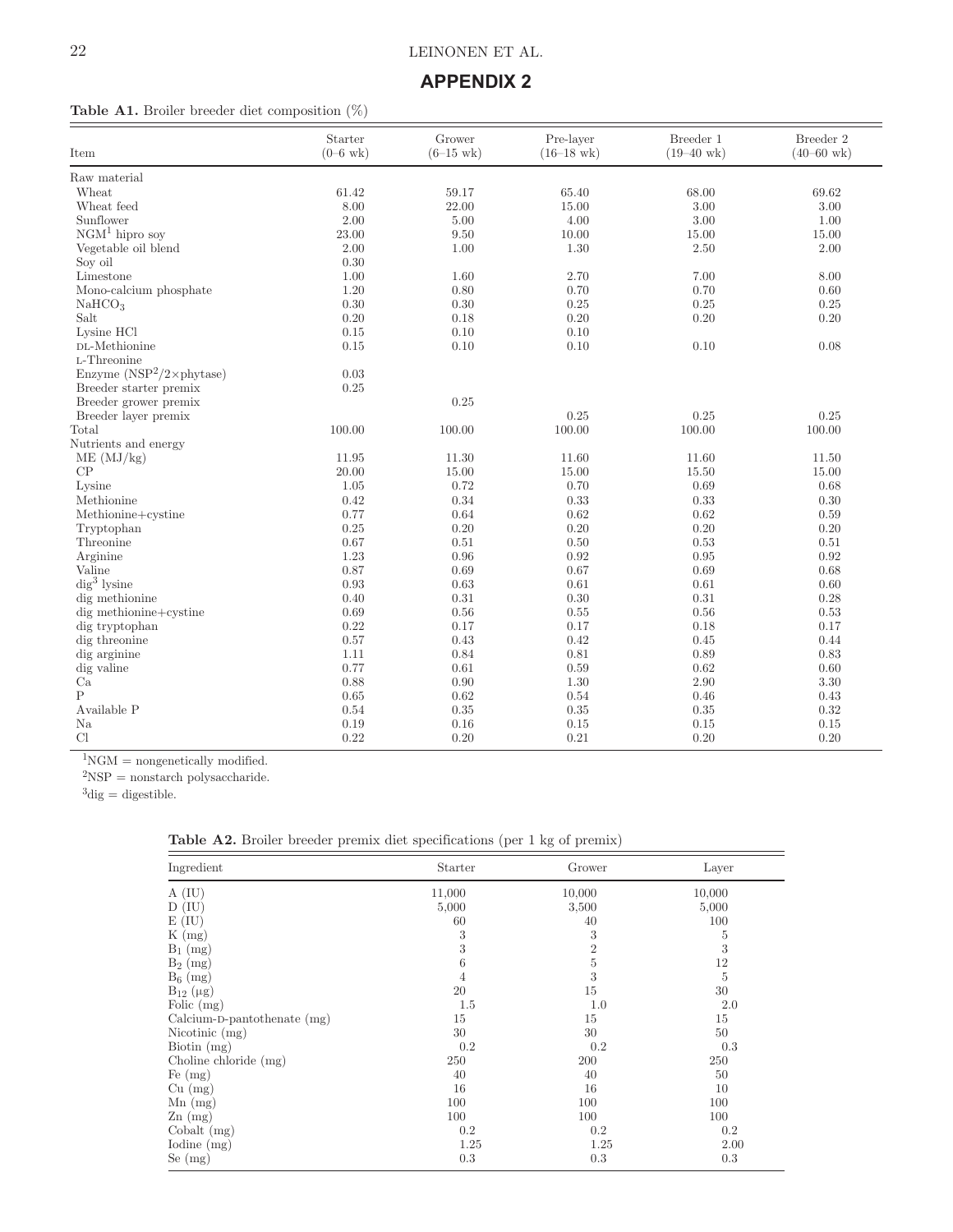| Item                        | Starter<br>$(0-10 d)$ | Grower<br>$(11-24d)$ | Finisher<br>$(25-32d)$ | Withdrawal<br>$(33 d)$ plus) |
|-----------------------------|-----------------------|----------------------|------------------------|------------------------------|
| Raw material                |                       |                      |                        |                              |
| Wheat                       | 60.12                 | 58.97                | 56.23                  | 56.46                        |
| Whole wheat                 |                       | 5.00                 | 10.00                  | 10.00                        |
| Rapeseed whole              | 4.50                  | 5.00                 | 8.00                   | 8.00                         |
| $NGM1$ hipro soy            | 25.20                 | 23.00                | 19.00                  | 19.00                        |
| Fishmeal                    | 5.00                  | 1.50                 |                        |                              |
| Vegetable oil blend         | 0.70                  | $2.00\,$             | $3.00\,$               | 3.00                         |
| Soy oil                     | 1.50                  | 1.50                 | 1.00                   | 1.00                         |
| Limestone                   | 1.40                  | 1.20                 | 1.00                   | 0.90                         |
| Mono-calcium phosphate      | 0.60                  | 0.60                 | 0.50                   | 0.45                         |
| NaHCO <sub>3</sub>          | $0.15\,$              | $0.15\,$             | 0.18                   | 0.18                         |
| Salt                        | 0.10                  | 0.15                 | 0.15                   | 0.15                         |
| Lysine HCl                  | 0.25                  | 0.25                 | 0.30                   | 0.25                         |
| DL-Methionine               | 0.30                  | 0.30                 | 0.26                   | 0.24                         |
| L-Threonine                 | 0.10                  | 0.10                 | 0.10                   | 0.09                         |
| Enzyme $(NSP2/2\timesphys)$ | 0.03                  | 0.03                 | 0.03                   | 0.03                         |
| Starter premix              | 0.25                  |                      |                        |                              |
| Grower premix               |                       | 0.25                 |                        |                              |
| Finisher premix             |                       |                      | 0.25                   |                              |
| Withdrawal premix           |                       |                      |                        | 0.25                         |
| Total                       | 100.20                | 100.00               | 100.00                 | 100.00                       |
| Nutrients and energy        |                       |                      |                        |                              |
| ME (MJ/kg)                  | 12.7                  | 13.1                 | 13.4                   | 13.4                         |
| CP                          | 22.8                  | 20.0                 | 18.5                   | 18.0                         |
| Lysine                      | 1.44                  | 1.20                 | 1.08                   | 1.04                         |
| Methionine                  | 0.67                  | 0.60                 | 0.51                   | 0.49                         |
| Methionine+cystine          | 1.04                  | 0.94                 | 0.84                   | 0.82                         |
| Tryptophan                  | 0.30                  | 0.26                 | 0.23                   | 0.23                         |
| Threonine                   | 0.94                  | 0.81                 | 0.72                   | 0.71                         |
| Arginine                    | 1.42                  | 1.24                 | 1.09                   | 1.09                         |
| Valine                      | 1.05                  | 0.90                 | 0.80                   | 0.80                         |
| $\text{dig}^3$ lysine       | $1.28\,$              | 1.08                 | 0.97                   | 0.94                         |
| dig methionine              | 0.64                  | 0.56                 | 0.49                   | 0.47                         |
| $dig$ methionine+cystine    | 0.94                  | 0.86                 | 0.77                   | 0.76                         |
| dig tryptophan              | 0.26                  | 0.23                 | 0.20                   | 0.20                         |
| dig threonine               | 0.81                  | 0.70                 | 0.63                   | 0.62                         |
| dig arginine                | 1.30                  | 1.12                 | 0.98                   | 0.98                         |
| dig valine                  | 0.91                  | 0.79                 | 0.70                   | 0.70                         |
| Ca                          | 1.00                  | 0.90                 | 0.80                   | 0.75                         |
| $\mathsf{P}$                | 0.55                  | 0.49                 | 0.44                   | 0.43                         |
| Available P                 | 0.47                  | 0.42                 | 0.36                   | 0.35                         |
| Na                          | 0.17                  | 0.15                 | 0.15                   | 0.15                         |
| Cl                          | 0.24                  | 0.22                 | 0.21                   | 0.21                         |
|                             |                       |                      |                        |                              |

**Table A3.** Standard broiler diet composition (%)

 ${}^{1}\text{NGM}$  = nongenetically modified.

 ${}^{2}NSP$  = nonstarch polysaccharide.

 ${}^{3}$ dig = digestible.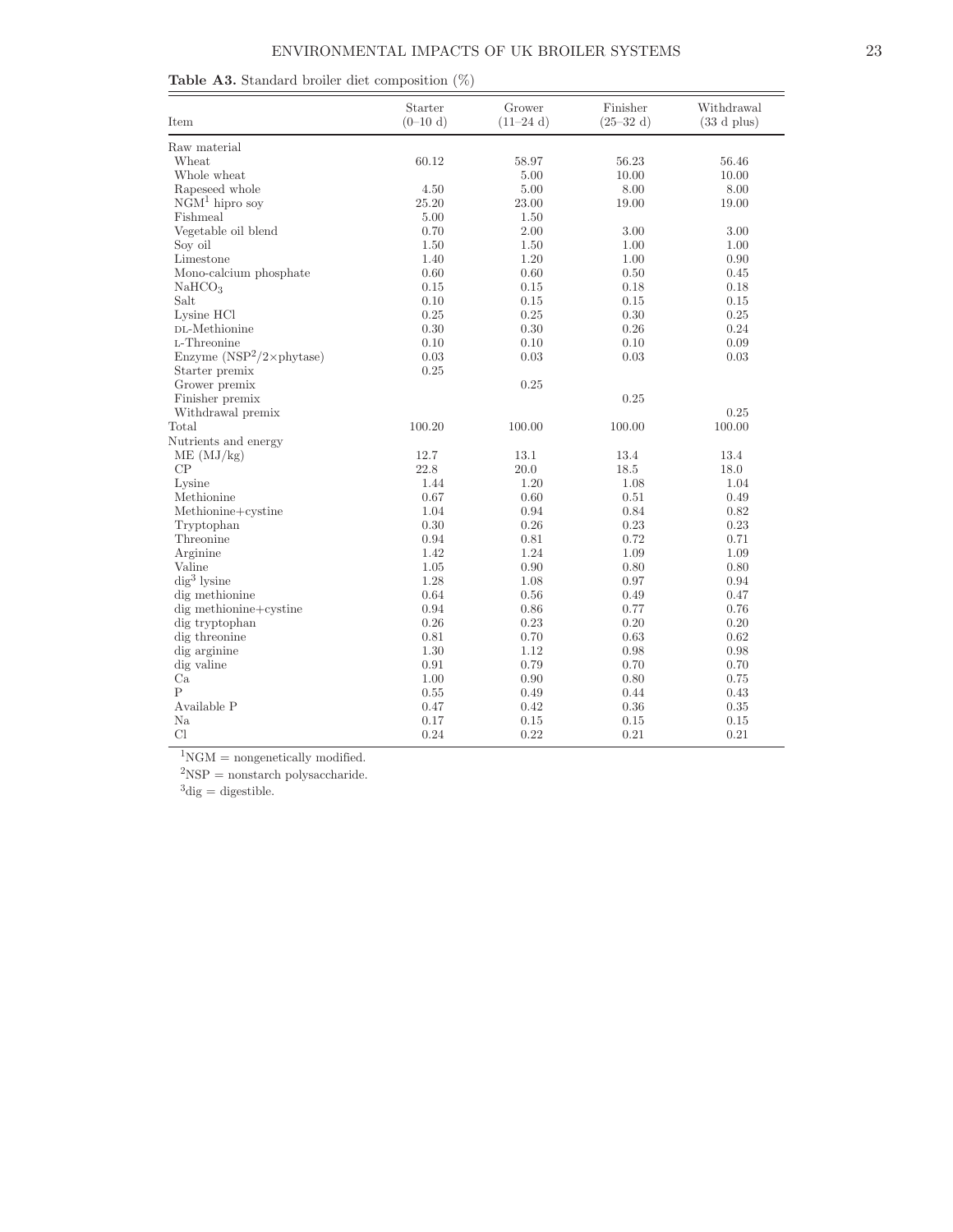|  |  |  |  |  | <b>Table A4.</b> Free-range broiler diet composition $(\%)$ |  |  |
|--|--|--|--|--|-------------------------------------------------------------|--|--|
|--|--|--|--|--|-------------------------------------------------------------|--|--|

| Item                                 | Starter<br>$(0-28 d)$ | Finisher<br>$(28-52d)$ | Withdrawal<br>$(52-56 d)$ |
|--------------------------------------|-----------------------|------------------------|---------------------------|
|                                      |                       |                        |                           |
| Raw material                         |                       |                        |                           |
| Wheat                                | 68.43                 | 73.283                 | 72.08                     |
| $NGM1$ hipro soy                     | 24.53                 | 19.46                  | 18.63                     |
| Full fat soy                         | 1.50                  | 2.00                   | 2.00                      |
| Vegetable oil blend                  | 0.59                  | 2.10                   | 4.54                      |
| Soy oil                              | 1.00                  |                        |                           |
| Limestone                            | 1.55                  | 1.14                   | 1.00                      |
| Mono-calcium phosphate               | 0.96                  | 0.73                   | 0.64                      |
| NaHCO <sub>3</sub>                   | 0.37                  | 0.33                   | 0.35                      |
| Salt                                 | 0.08                  | 0.20                   | 0.18                      |
| Lysine HCl                           | 0.25                  | 0.20                   | 0.10                      |
| DL-Methionine                        | 0.35                  | 0.20                   | 0.15                      |
| L-Threonine                          | 0.10                  | 0.08                   | 0.05                      |
| Enzyme (NSP <sup>2</sup> /2×phytase) | 0.03                  | 0.03                   | 0.03                      |
| Starter premix                       | 0.25                  |                        |                           |
| Finisher premix                      |                       | 0.25                   |                           |
| Withdrawal premix                    |                       |                        | 0.25                      |
| Total                                | 100.00                | 100.00                 | 100.00                    |
| Nutrients and energy                 |                       |                        |                           |
| ME (MJ/kg)                           | 12.2                  | 12.5                   | 13.0                      |
| CP                                   | 20.0                  | 18.0                   | 17.0                      |
| Lysine                               | 1.15                  | 0.98                   | 0.88                      |
| Methionine                           | 0.62                  | 0.44                   | 0.39                      |
| Methionine+cystine                   | 0.96                  | 0.77                   | 0.71                      |
| Tryptophan                           | 0.26                  | 0.23                   | 0.22                      |
| Threonine                            | 0.78                  | 0.69                   | 0.64                      |
| Arginine                             | 1.23                  | 1.09                   | 1.06                      |
| Valine                               | 0.87                  | 0.79                   | 0.77                      |
| $\text{dig}^3$ lysine                | 1.05                  | 0.89                   | 0.78                      |
| dig methionine                       | 0.60                  | 0.43                   | 0.37                      |
| dig methionine+cystine               | 0.89                  | 0.70                   | 0.64                      |
| dig tryptophan                       | 0.22                  | 0.20                   | 0.20                      |
| dig threonine                        | 0.68                  | 0.60                   | 0.55                      |
| dig arginine                         | 1.12                  | 0.99                   | 0.95                      |
| dig valine                           | 0.77                  | 0.70                   | 0.68                      |
| Ca                                   | 1.05                  | 0.86                   | 0.81                      |
| P                                    | 0.54                  | 0.47                   | 0.44                      |
| Available P                          | 0.47                  | 0.41                   | 0.38                      |
| Na                                   | 0.17                  | 0.20                   | 0.20                      |
| Cl                                   | 0.17                  | 0.22                   | 0.20                      |

 ${}^{1}\text{NGM}$  = nongenetically modified.

 $\mathrm{^2NSP}$  = nonstarch polysaccharide.

 $^3\mathrm{dig} =$  digestible.